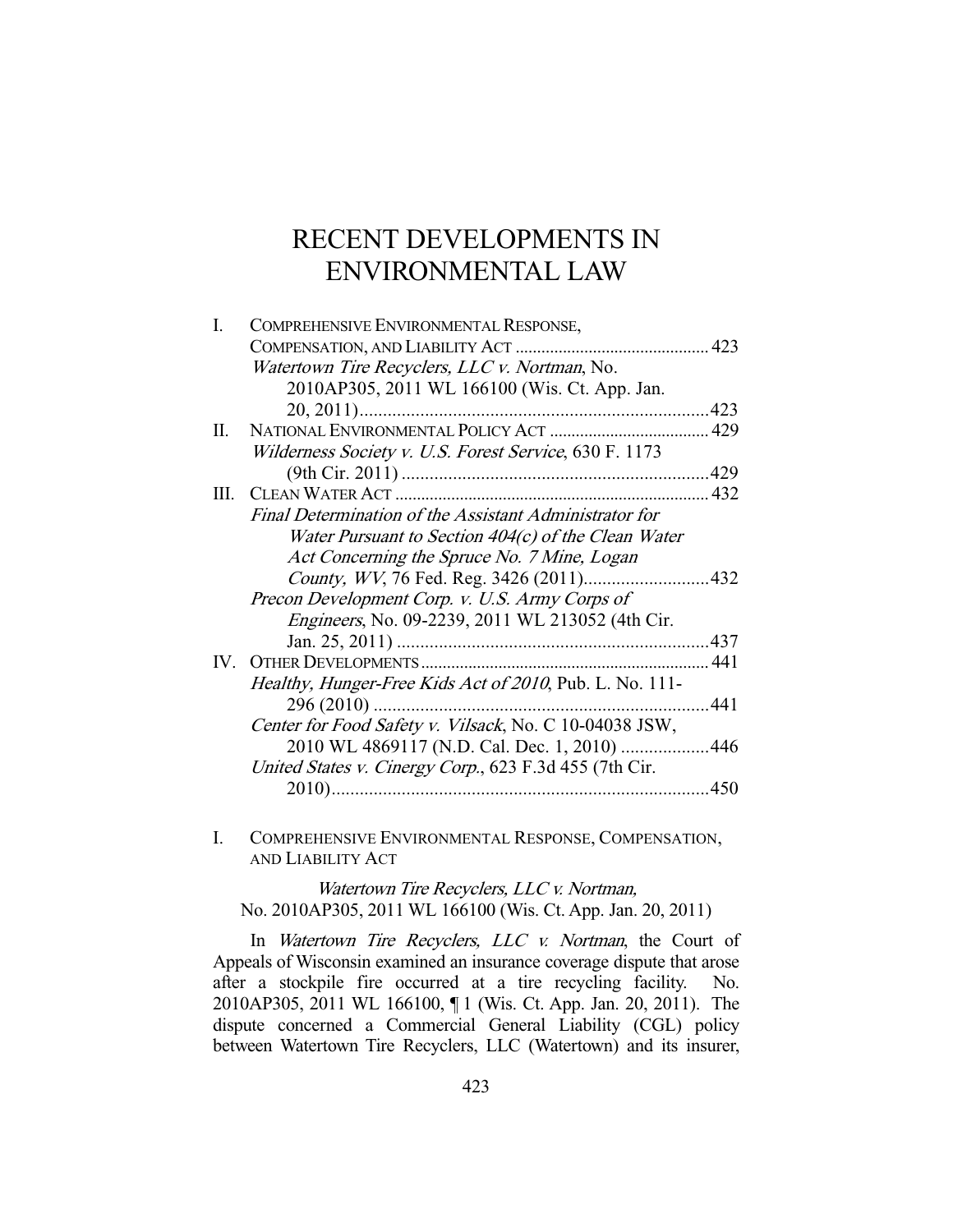ACE Property and Casualty Insurance Co. (ACE). *Id.* Following the fire at the recycling facility, the United States Environmental Protection Agency (EPA or Agency) cleaned contaminated water that had been used to suppress the fire. Id. Under the Comprehensive Environmental Response, Compensation, and Liability Act (CERCLA), the EPA is authorized to remediate hazardous waste sites by cleaning up the identified site and requiring compensation from the responsible party. 42 U.S.C. §§ 9601-9675 (2006). In this case, Watertown was the responsible party, and accordingly, the EPA presented a bill to Watertown for cleanup costs in the amount of \$663,457.08. Nortman, 2011 WL 166100, ¶ 9. Watertown made a claim for these cleanup costs under its CGL policy. Id.  $\lceil 8 \rceil$ . ACE denied the claims based on the CGL's "absolute pollution" exclusion. *Id.* Watertown pled several causes of action against ACE seeking coverage under the CGL policy: (1) declaratory judgment, (2) equitable estoppel, (3) breach of modified contract, (4) bad faith, and (5) reformation. *Id.*  $\P$  2. The Circuit Court of Wisconsin issued a declaratory judgment, finding that coverage existed under the "sublimit" exception to the "absolute pollution" and "owned property" exclusions up to a maximum of \$300,000. Id. ¶ 3. The circuit court dismissed Watertown's other claims seeking full coverage of the cleanup costs. Id. Both parties appealed from the judgment-ACE arguing that the "sublimit" exception did not trigger insurance coverage, and Watertown arguing that the circuit court erred in failing to establish a monetary judgment and in dismissing its other claims seeking coverage.  $Id. \P 4.$ 

# A. Obligation of the Insurer Under the CGL Policy

 The circuit court issued a declaratory judgment in favor of Watertown, finding that the CGL policy's "sublimit exception" triggered coverage for the EPA's remediation costs. *Id.* 12. ACE appealed the decision of the circuit court, arguing that the "sublimit" exception did not apply. Id. ¶ 13. In order to determine whether coverage was available for Watertown's claims, the state appellate court interpreted the CGL policy. Id. ¶ 15. According to Wisconsin Label Corp. v. Northbrook Property & Casualty Insurance Co., the goal of interpreting an insurance policy is to determine and give effect to the shared intention of the parties. 607 N.W.2d 276, 328 (Wis. 2000). Insurance policies may not be interpreted to provide coverage for costs not contemplated by the insurer or paid for by the insured.

The CGL policy in *Nortman* is a standard CGL policy. Nortman, 2011 WL 166100, ¶ 36. It provided coverage for "sums that the insured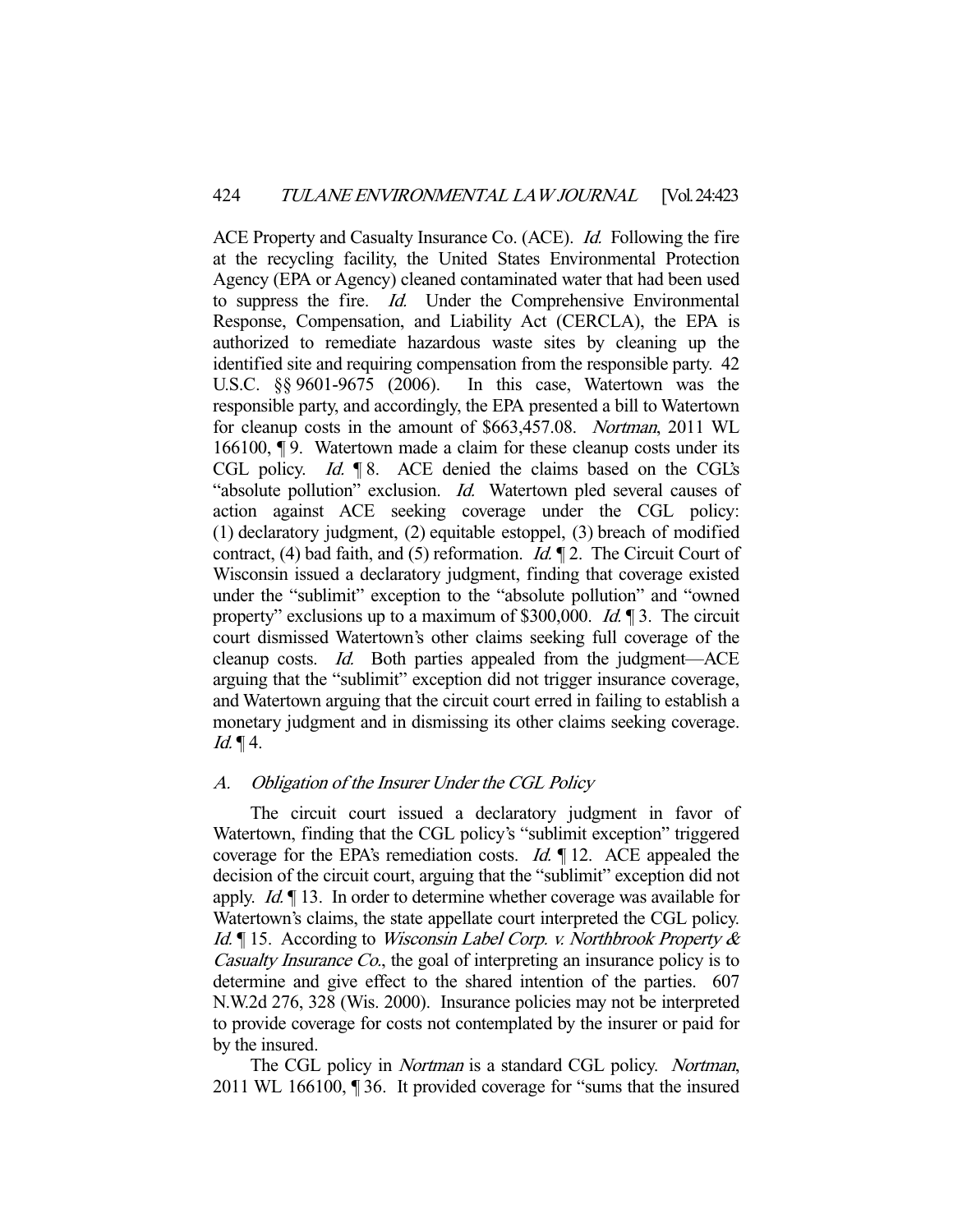becomes legally obligated to pay as damages because of 'bodily injury' or 'property damage' to which this insurance applies." Id. ¶ 35. "Property damage" under the CGL policy includes physical injury to tangible property, as well as loss of use of tangible property. *Id.*  $\sqrt{25}$  n.2. In order to assess whether CERCLA costs for remediating contaminated property qualify as "damages" within a standard CGL policy, the court looked to Johnson Controls, Inc. v. Employers Insurance of Wausau. In that case, the Wisconsin Supreme Court held that CERCLA response costs for restoring and remediating contaminated properties are "damages" under a standard CGL policy, unless the policy specifically precludes coverage for those damages. Johnson Controls, Inc. v. Emp'rs Ins. of Wausau, 665 N.W.2d 257, 270 (Wis. 2003). Therefore, damages covered under a CGL policy include costs of remediating damaged property, as long as the costs are not excluded by an additional provision in the policy. These costs may be "based on remediation efforts by a third party (including the government)" or "incurred directly by the insured." ACE interpreted the language in Johnson Controls to mean that coverage is only available under a CGL policy in the context of CERCLA when there is a claim for property damage that the insured does not own, lease, or control ("off-site property"). Nortman, 2011 WL 166100, ¶ 29. The court of appeals rejected ACE's interpretation of the Johnson Controls language, because the court in Johnson Controls did not distinguish between on-site and off-site property damage triggering CERCLA liability coverage. See Johnson Controls, 665 N.W.2d at 269. Rather, Johnson Controls deferred to specific policy language, such as the "owned property" and "absolute pollution" exclusions in Watertown's CGL policy, to address the scope of coverage. Nortman, 2011 WL 166100, ¶ 30.

 The "owned property" exclusion of Watertown's CGL policy precluded coverage for "property damage" to "property you own, rent, or occupy." *Id.*  $\llbracket$  17. The "absolute pollution" exclusion of the policy precluded coverage for "any injury, damage, expense, cost, loss, liability or legal obligation arising out of or in any way related to pollution." Id. ¶ 33 n.4. The property on which the fire occurred was leased by Watertown from Springer, the LLC's sole member.  $Id$ .  $\P$  6. Because the property was rented, Watertown's claim for coverage fell under the "owned property exclusion." Additionally, the damage was related to pollution because the contaminated water had, or was alleged to have had, "the effect of making the environment impure, harmful, or dangerous." Id. ¶ 33 n.4. Therefore, Watertown's claim also fell under the "absolute pollution" exclusion. Id. Thus, the initial grant of coverage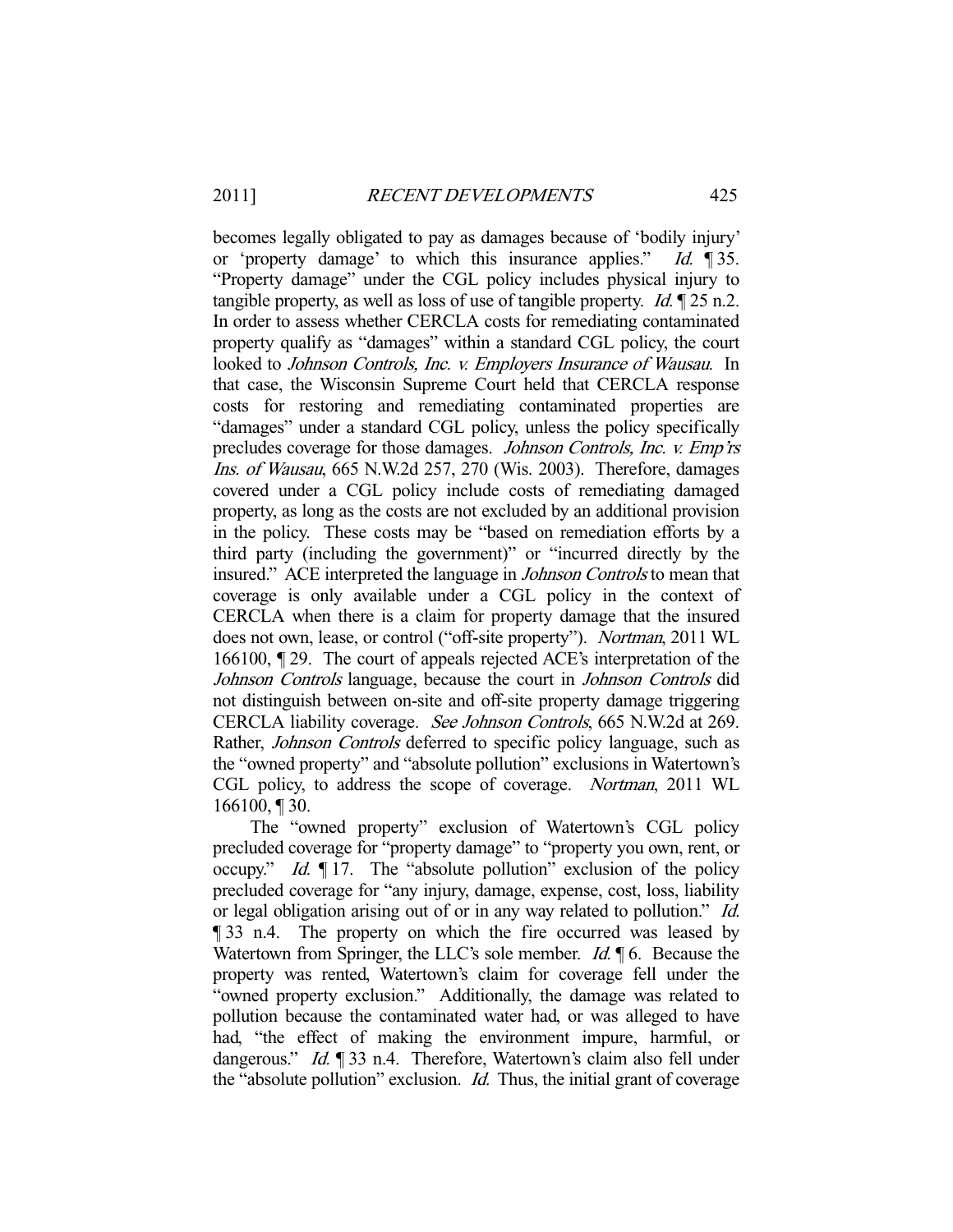given under standard CGL policies was not applied under this specific CGL policy. However, Watertown argued that a "sublimit" exception applied to these exclusions and reinstated coverage.

 The "sublimit" exception provided up to \$300,000 of supplemental coverage for damage by fire to premises while rented or temporarily occupied by the insured, with permission of the owner of that property. Id. ¶ 34. The court of appeals found that the "sublimit" exception provided coverage for claims where the insured was liable for damages caused by fire to property it rents, including third-party claims. *Id.* 135. The EPA's CERCLA response costs for remediating contaminated property that Watertown leased from Springer were considered thirdparty "damages" under the CGL policy. *Id.* 136. Therefore, the court affirmed the circuit court's declaratory judgment, finding that the CGL policy provided coverage for the costs of the EPA's remediation under CERCLA. Id. ACE, the insurer, was obligated to provide coverage for Watertown's claim for costs incurred to remediate the recycling facility.

## B. Monetary Judgment

 Watertown also appealed the decision of the circuit court, arguing that the court erred in failing to enter a monetary judgment in its favor. Id. 137. Watertown asserted that it was entitled to a monetary judgment of \$300,000, which was the maximum amount available under the "sublimit" exception. *Id.*  $\llbracket 41$ . Under section 806.04(8) of Wisconsin Statutes, the circuit court had discretionary authority to order supplemental relief, including monetary damages, after issuing the declaratory judgment. *Id.* ¶ 38. The circuit court declined to enter a monetary judgment because Watertown's liability for the EPA claim had not yet been established. Nortman, 2011 WL 166100, ¶ 42. Watertown claimed that a consent decree entered into by Watertown, Springer, and the EPA provided the necessary information for the circuit court to determine the amount of damages owed to Watertown. Id. 141. However, the circuit court disagreed. Watertown needed to prove that it was obligated to pay the EPA an amount for damages due to "property damage" to which the CGL policy applied, yet the circuit court found that Watertown failed to introduce evidence proving this obligation. Id. ¶ 42. The record showed no evidence of why the consent decree was entered into, nor evidence of whether the amount Watertown was liable to pay under the consent decree was for costs covered under the CGL policy. Accordingly, the court of appeals concluded that the circuit court did not erroneously exercise its discretion in declining to issue a monetary judgment. *Id.* 143.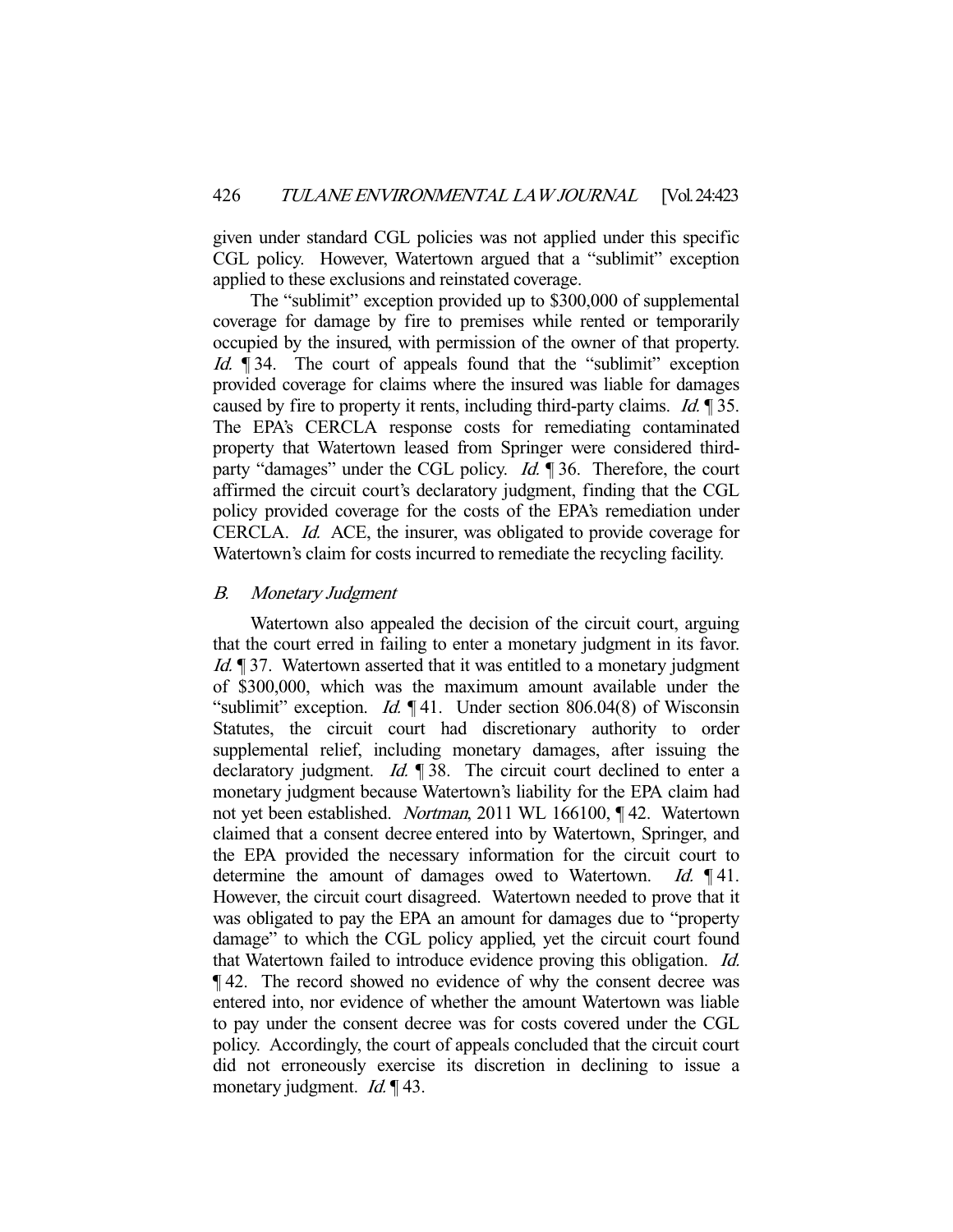#### C. Other Claims Seeking Full Coverage

 Aside from seeking a declaratory judgment, Watertown pled four other causes of action seeking full coverage of the cleanup costs: (1) equitable estoppel, (2) breach of modified contract, (3) bad faith, and (4) reformation. *Id.*  $\P$ 2. Watertown's estoppel claim was based on the allegation that an ACE agent verbally stated that the CGL policy would cover all cleanup costs after the fire. *Id.*  $\parallel$  45. Watertown claimed that it detrimentally relied on this representation by the ACE agent, and that it suffered damage when coverage was later refused. Id. According to Shannon v. Shannon, a court determines whether equitable estoppel is available by first determining whether the language that the insured seeks to estop the insurer from asserting is (1) a scope of coverage clause that includes or excludes a potential claim or (2) a forfeiture clause. 442 N.W. 2d 25, 33 (Wis. 1989). If the language is a scope of coverage clause, the doctrines of waiver or equitable estoppel do not apply. The "absolute pollution" and "owned property" exclusions of the CGL policy between Watertown and ACE were scope of coverage clauses. Nortman, 2011 WL 166100, ¶ 48. Therefore, equitable estoppel did not apply.

 Watertown's next claim for breach of modified contract was based on the allegation that there was a modification of the insurance contract, and that the modification was not supported by new consideration. Id. ¶ 60. In Wisconsin, written contracts may be modified if there is a meeting of the minds between both parties as to the proposed modification. Nelsen v. Farmers Mut. Auto Ins. Co., 90 N.W.2d 123, 133 (Wis. 1958). If the subsequent conduct of either party is ambiguous, or is consistent with the continued existence of the original contract, it is not sufficient to establish a modification. *Id.* ACE argued that there was no unambiguous intent to modify the insurance contract, and the court of appeals agreed. Nortman, 2011 WL 166100, ¶ 60. Watertown alleged that there was intent to modify the contract because ACE's agent declared that coverage was available when Watertown's representative asked the agent whether Watertown was covered for cleanup costs under the CGL policy. Id. ¶ 63. The circuit court did not find that this response amounted to modification, or intent to modify, the contract. The court of appeals agreed, and therefore found that the circuit court correctly dismissed Watertown's claim of breach of modified contract.

 Watertown's next claim seeking full coverage was that ACE acted in bad faith by not conducting a neutral and detached investigation of Watertown's claims. *Id.*  $\sqrt{165}$ . There is a two-prong test for establishing bad faith in Wisconsin. Weiss v. United Fire & Cas. Co., 541 N.W.2d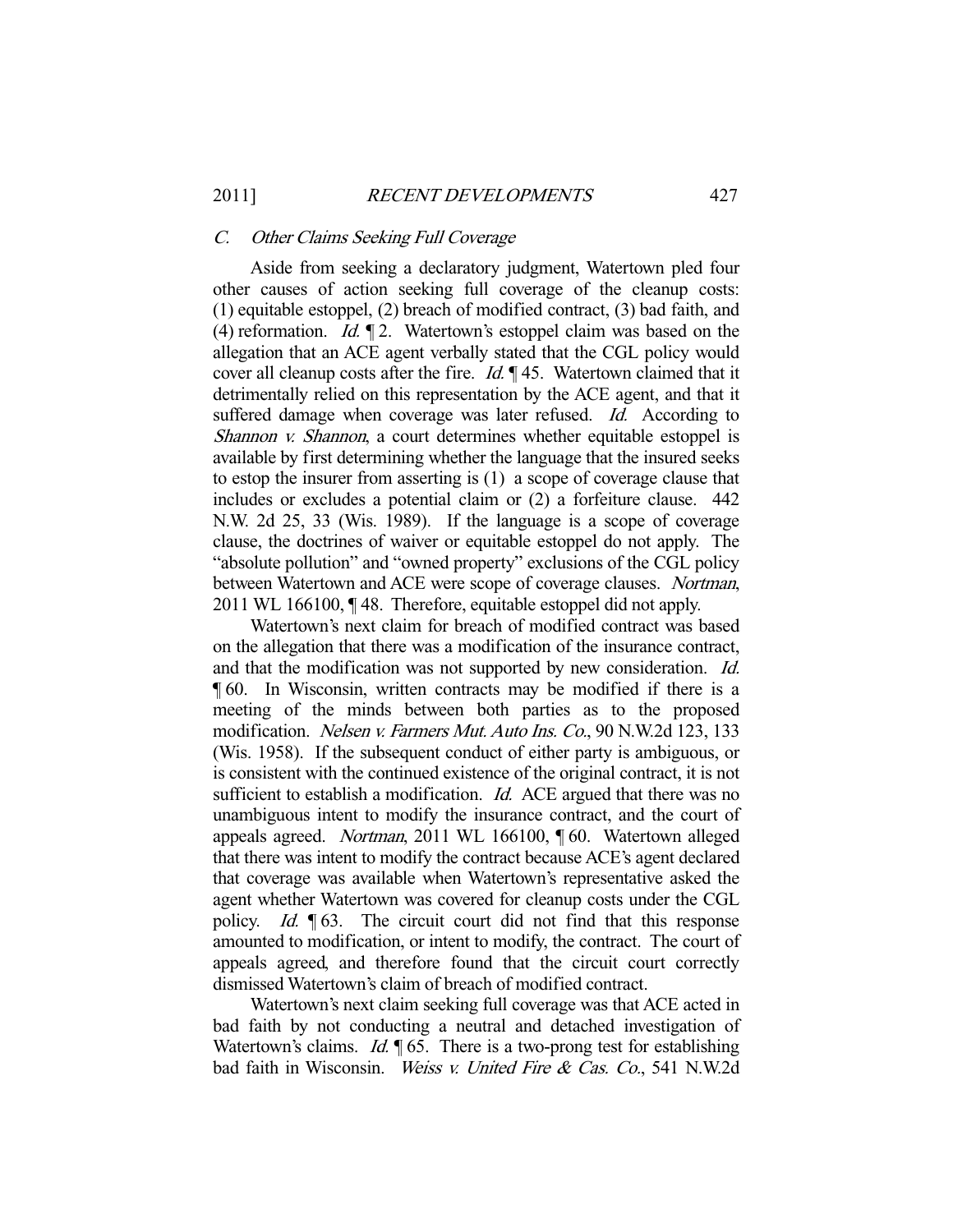753, 757 (Wis. 1995). The first prong is objective: the insured must show that insurer lacked a reasonable basis for denying coverage. The second prong is subjective: the insured must show that the insurer had knowledge or reckless disregard of the lack of a reasonable basis for denying coverage. In assessing the first prong, the court looks to see if the claim is "fairly debatable." Trinity Evangelical Lutheran Church  $\&$ Sch.-Freistadt v. Tower Ins. Co., 661 N.W.2d 789, 795 (Wis. 2003). When the claim is not fairly debatable, there is no reasonable basis for denying a claim. The court of appeals concluded that Watertown's claims for the cleanup costs met the "fairly debatable" standard. Nortman, 2011 WL 166100,  $\P$  69. A reasonable insurer could have denied Watertown's claim under the "owned property" exclusion, because the claim sought coverage for "property damage" for property that Watertown had leased. Id. *[170]* Because the objective prong of the test was met, the court did not consider the subjective prong. *Id.*; see Mills v. Regent Ins. Co., 449 N.W.2d 294, 298 (Wis. Ct. App. 1989). Thus, the court of appeals concluded that the circuit court did not err in finding that ACE did not act in bad faith. *Nortman*, 2011 WL 166100,  $\P$  73.

 Watertown's final claim seeking full coverage was for reformation of the insurance contract. Watertown asserted that the CGL policy did not cover the cleanup costs solely because its insurance agent was negligent in procuring a policy with the "absolute pollution" exclusion, thus the policy should have been reformed to remove the "absolute pollution" exclusion. *Id.* 174. In Wisconsin, an insurance contract may be reformed if the writing fails to express the understood agreement between two parties because of a mistake of both parties as to the content of the writing. Vandenberg v. Cont'l Ins. Co., 628 N.W.2d 876, 889 (Wis. 2001). The court of appeals found that Watertown's claim failed, because even if the agent was negligent in procuring the policy with the "absolute pollution" exclusion, the coverage was also excluded by the "owned property" exclusion. Nortman, 2011 WL 166100, ¶76. Thus, there was no "mistake of both parties as to the content" of the CGL policy. Accordingly, the court of appeals concluded that Watertown failed to raise a ground for reformation.

## D. Analysis and Conclusion

 The court's decision that the CGL policy provided coverage for Watertown's liability is grounded in the legislative intent of CERCLA. One of the main goals of CERCLA is to force parties that are responsible for the release of hazardous waste into the environment to pay for the cleanup of those releases. EPA, RCRA ORIENTATION MANUAL VI-10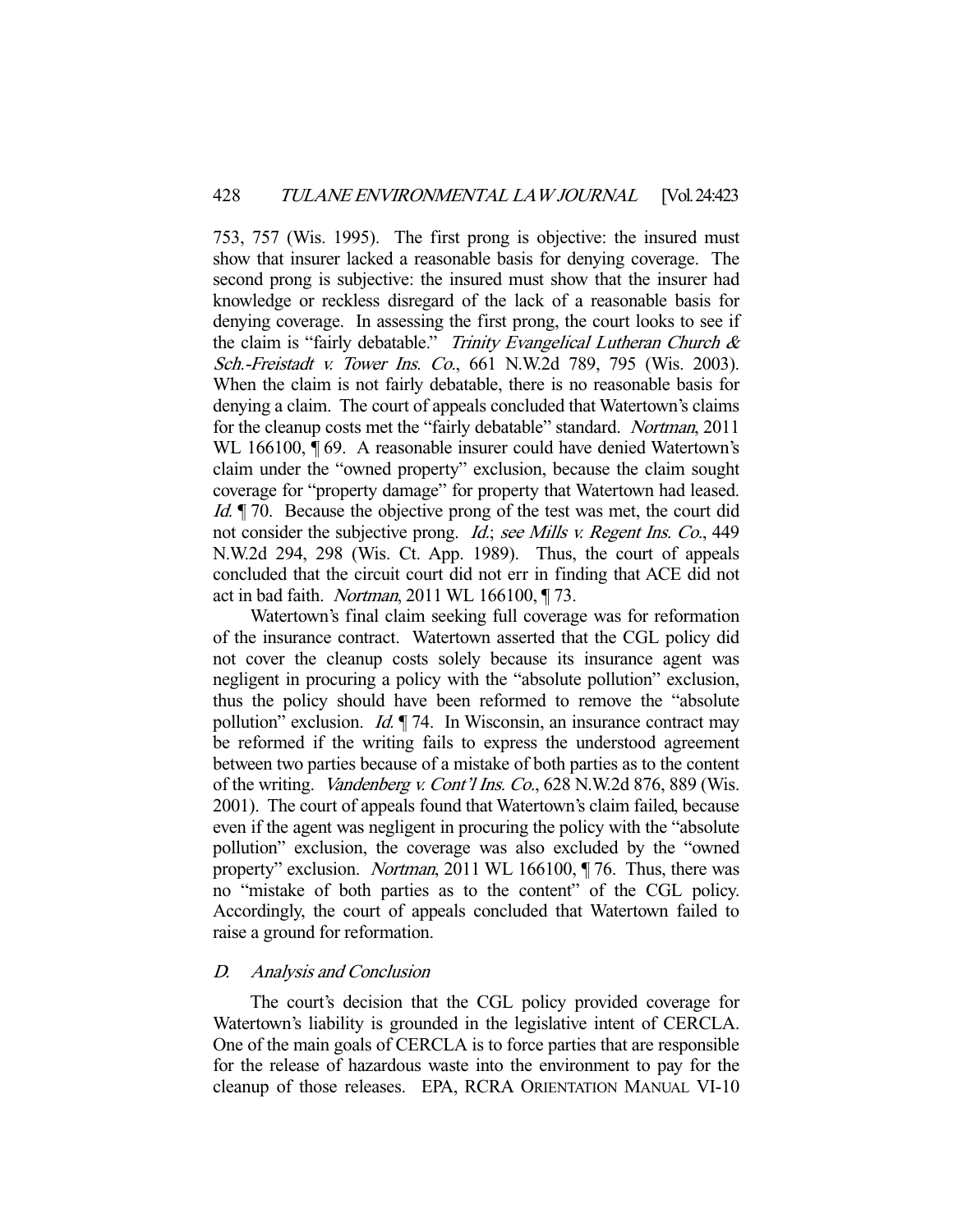(2008), available at http://www.epa.gov/osw/inforesources/pubs/orientat/ rom4.pdf. Companies such as Watertown seek out insurance policies specifically to cover potential costs for environmental cleanup. It is important that the insurer covers cleanup costs, especially in situations such as this where a fire at the facility, not an intentional release of pollutants, caused contamination. Watertown clearly paid its insurance premium under the assumption that it would be covered for events such as the fire. As a matter of policy in both the CERCLA and insurance contexts, it is important for the insurer to provide coverage in this instance. However, the court's decision to not enter a monetary judgment is unfounded. The court asserted that because liability on the part of Watertown has not yet been determined, entering a monetary judgment is premature. Nortman, 2011 WL 166100, ¶¶ 42-43. However, it seems clear from the facts of the case, particularly the fact that Watertown, Springer, and the EPA entered into a consent decree that Watertown is wholly liable for costs incurred by the fire. It seems that entering a monetary judgment for the maximum amount available under the CGL policy—\$300,000—would have been a better exercise of the court's discretion.

Anupama Prasad

#### II. NATIONAL ENVIRONMENTAL POLICY ACT

# Wilderness Society v. U.S. Forest Service, 630 F. 1173 (9th Cir. 2011)

In the recently decided Wilderness Society v. U.S. Forest Service, the United States Court of Appeals for the Ninth Circuit abandoned the "federal defendant" rule. 630 F.3d 1173, 1176 (9th Cir. 2011). Unique to the Ninth Circuit, the "federal defendant" rule prohibits private parties and state and local governments from intervening of right on the merits of claims brought under the National Environmental Policy Act of 1969 (NEPA). Id.; see 42 U.S.C. § 4321 (2006).

The issue in *Wilderness Society* arose when the United States Forest Service (Forest Service) authorized 1196 miles of roads and trails in the Minidoka Ranger District of Idaho's Sawtooth National Forest for use by motorized vehicles. Two conservation groups, the Wilderness Society and Prairie Falcon Audubon, Inc., claimed that the Forest Service violated NEPA by failing to prepare an Environmental Impact Statement or to consider reasonable alternatives to the travel plan that would protect certain ecologically sensitive watershed and wildlife habitats within the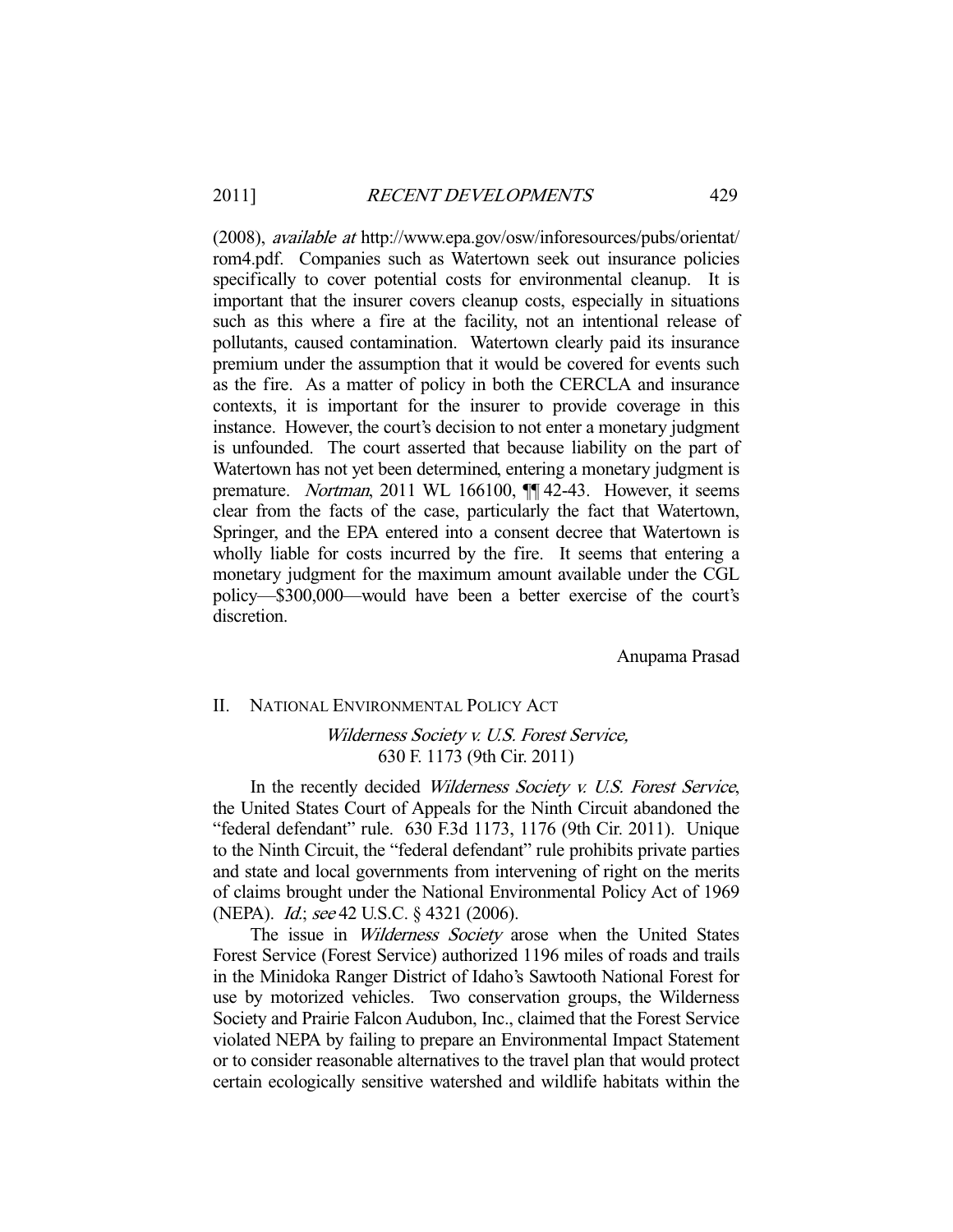Minidoka Ranger District. The groups sought declaratory and injunctive relief to invalidate the travel plan and to limit motorized vehicles to the previously authorized routes. Accordingly, three recreation interest groups, the Magic Valley Trail Machine Association, Idaho Recreation Council, and Blue Ribbon Coalition, Inc., moved to intervene to counter the conservation groups' contentions; however, applying the "federal defendant" rule, the United States District Court for the District of Idaho denied such intervention. The recreation groups appealed, urging the Ninth Circuit to modify or abandon the "federal defendant" rule. Id. at 1776-77.

 Following Federal Rule of Civil Procedure 24(a)(2), when analyzing a motion to intervene of right, the applicant must meet four requirements: (1) the motion must be timely, (2) the applicant must claim a "significantly protectable" interest relating to the property or transaction which is the subject of the action, (3) the applicant must be so situated that the disposition of the action may as a practical matter impair or impede its ability to protect that interest, and (4) the applicant's interest must be inadequately represented by the parties to the action. Sierra Club v. EPA, 995 F.2d 1478, 1481 (9th Cir. 1993) (citing FED. R. CIV. P. 24(a)(2)).

 The "federal defendant" rule, however, categorically precludes private parties and state and local governments from intervening of right as defendants on the merits of NEPA actions, the rationale being that such parties lack a "significantly protectable" interest warranting intervention of right under Rule 24(a) because NEPA is a procedural statue that binds only the federal government. Churchhill Cnty. v. Babbitt, 150 F.3d 1072, 1082 (9th Cir. 1998). The rule originated in Wade v. Goldschmidt when the United States Court of Appeals for the Seventh Circuit denied intervention of right to a construction group that attempted to bring an action claiming a proposed bridges and expressway project violated NEPA. 673 F.2d 182 (7th Cir. 1982). The court asserted that governmental bodies charged with compliance could be the only defendants in actions brought to require compliance with federal statutes regulating governmental projects. Id. at 185. Consequently, the construction group lacked a significantly protectable interest required for intervention of right under Rule 24(a)(2).

Wade was reaffirmed in Portland Audubon Society v. Hodel when a logging group sought to intervene of right in a NEPA action brought by conservation groups challenging the Bureau of Land Management's approval of logging old-growth timber in Oregon forests. 866 F.2d 302, 303-04 (9th Cir. 1989). In Portland Audubon Society, the Ninth Circuit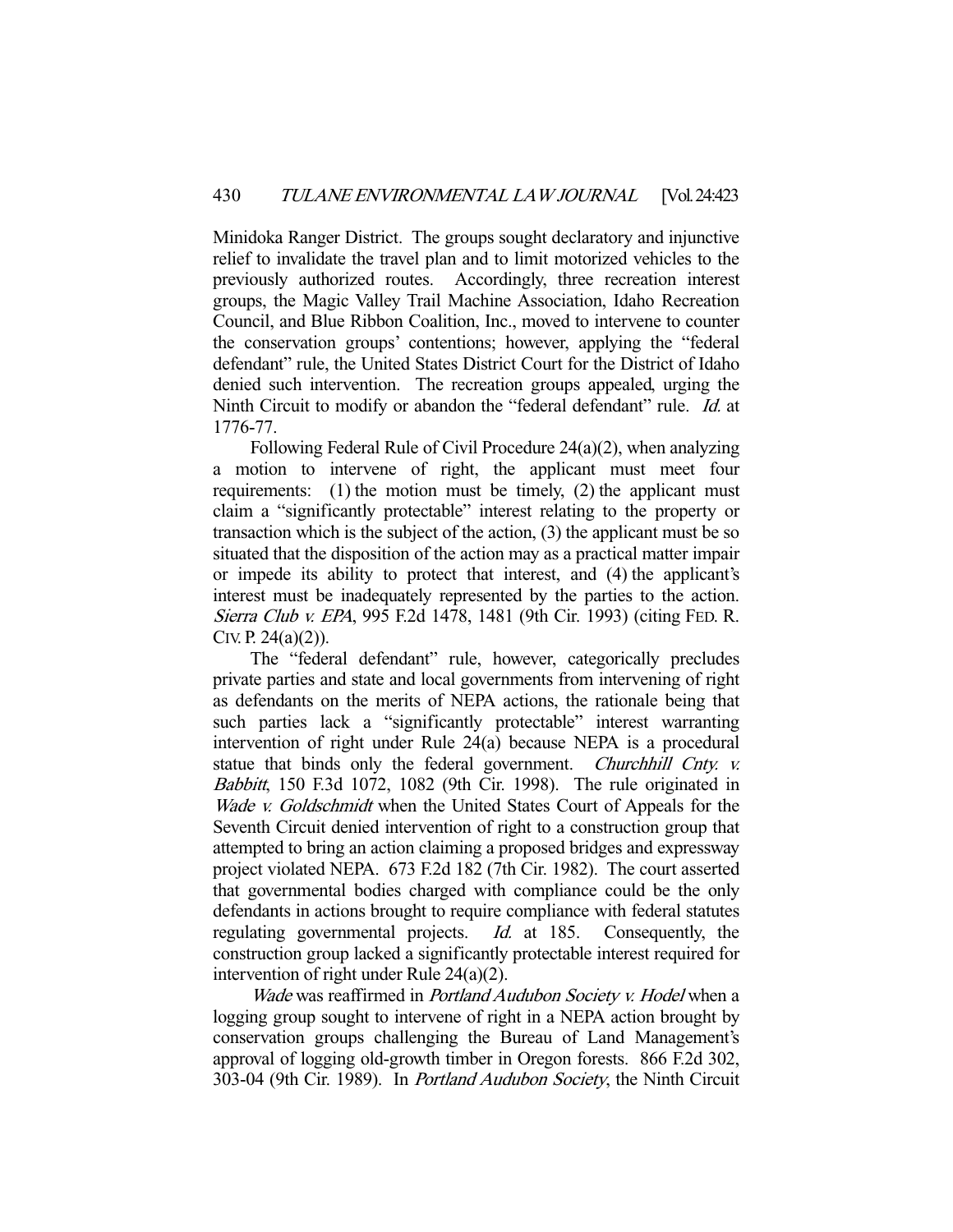approved the district court's reliance on Wade and held that because NEPA provides no protection for purely economic interests, the logging groups' significant economic stake in the outcome of the case was not a protectable interest that justified intervention as of right. Id. at 308-09. The holding was interpreted in subsequent cases to designate the federal government as the only proper defendant in a NEPA compliance action.

 Here, however, the court asserted that the "federal defendant" rule runs counter to the standards applied in all other intervention of right cases. Wilderness Soc'y v. U.S. Forest Serv., 630 F.3d 1173, 1179 (9th Cir. 2011). Because a liberal policy in favor of intervention encourages both efficient resolutions and broadened access to the courts, when evaluating whether the requirements of Rule 24(a)(2) are met, a court normally follows "practical and equitable considerations" and construes the rule "broadly in favor of proposed intervenors." United States v. City of Los Angeles, 288 F.3d 391, 397-98 (9th Cir. 2002). Generally, a prospective intervenor's interests qualify as "significantly protectable" if the interest is protectable under some law and a relationship exists between the legally protected interest and the claims at issue. Sierra Club v. EPA, 995 F.2d 1478, 1484 (9th Cir. 1993). In all other cases, such an interest is demonstrated if it will suffer a practical impairment as a result of the pending litigation. California ex rel. Lockyer v. United States, 450 F.3d 436, 441 (9th Cir. 2006). The "federal defendant" rule mistakenly focuses on the underlying legal claim rather than the property or transaction that is the subject of the lawsuit, as no language in Rule 24(a)(2) provides for a limitation on intervention of right to parties liable to the plaintiffs on the same grounds as the defendants. Wilderness Soc'y, 630 F.3d at 1178.

 The "federal defendant" rule lacks support in all other intervention of right cases in which violations of environmental statutes other than NEPA, such as the Federal Land Policy and Management Act of 1976 and the Endangered Species Act of 1973, are asserted. Id. at 1179-80; see Sagebrush Rebellion, Inc. v. Watt, 713 F.2d 525, 526-28 (9th Cir. 1983); Idaho Farm Bureau Fed'n v. Babbitt, 58 F.3d 1392, 1397-98 (9th Cir. 1995). While the Seventh Circuit applies a similar rule, it does not single out NEPA cases as the Ninth Circuit has done. Wade v. Goldschmidt, 673 F.2d 182, 185 (7th Cir. 1983); see, e.g., Keith v. Daley, 764 F.2d 1265, 1269 (7th Cir. 1985); United States v. 39.96 Acres of Land, 754 F.2d 855, 859 (7th Cir. 1985). This further lack of support in other circuits only strengthens the case for the abandonment of the rule.

 In summary, the "federal defendant" rule ignores not only the language of the Federal Rules of Civil Procedure, but also all traditional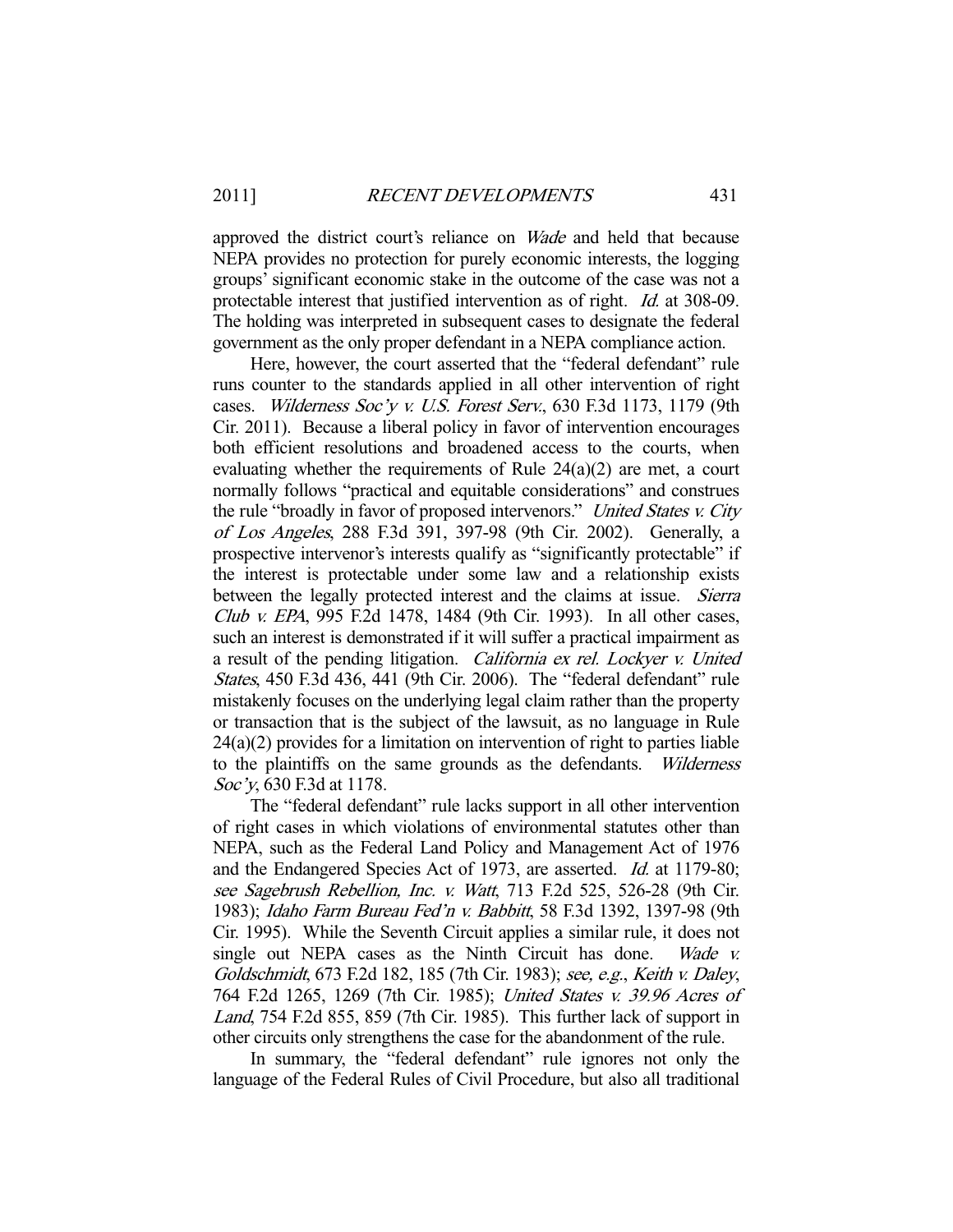policies previously applied by the courts, and in doing so, it denies prospective intervenors of right their deserved day in court. As noted by the United States Court of Appeals for the Third Circuit, "[t]he reality is that NEPA cases frequently pit private, state, and federal interests against each other. Rigid rules in such cases contravene a major premise of intervention—the protection of third parties affected by pending litigation." Kliessler v. U.S. Forest Serv., 157 F.3d 964, 971 (3d Cir. 1998). Consequently, the court abandoned the rule and reinstated the traditional application of Rule 24(a)(2), the fulfillment of which, given the many different scenarios in which NEPA claims arise, is to be determined on a case-by-case basis. Wilderness Soc'y, 630 F.3d at 1180. Because the district court applied the rule to deny the recreation groups' motion to intervene, the Ninth Circuit reversed and remanded so that the district court could reconsider the intervention request in light of circuit court's holding.

 The abandonment of the "federal defendant" rule now allows private parties to intervene on the defendant's side and, in some cases, argue for particular claims that the government would not otherwise assert. Because the rule was unique to the Ninth Circuit, its abandonment simply allows states in the Ninth Circuit's jurisdiction to assert the same rights as all other citizens in this country. However, notably, as the New York Times reported, "[t]he ruling will have considerable consequences in the environmental context because the [Ninth] Circuit's jurisdiction includes the nine Western states, and its caseload therefore includes a substantial number of environmental cases in which the federal government is the defendant." Lawrence Hurley, Court Ruling Opens Door for Intervenors in Western NEPA Disputes, N.Y.TIMES, Jan. 14, 2011, http://www.nytimes.com/gwire/2011/01/14/14 greenwire-court-ruling-opens-door-for-intervenors-in-west-1120.html?sc p=6&sq=environment%20and%20law%20and%20v&st=cse.

Ruth Schimmel

III. CLEAN WATER ACT

Final Determination of the Assistant Administrator for Water Pursuant to Section 404(c) of the Clean Water Act Concerning the Spruce No. 7 Mine, Logan County, WV, 76 Fed. Reg. 3426 (2011)

 In a rare demonstration of force, the United States Environmental Protection Agency (EPA) has withdrawn a mountaintop mine-waste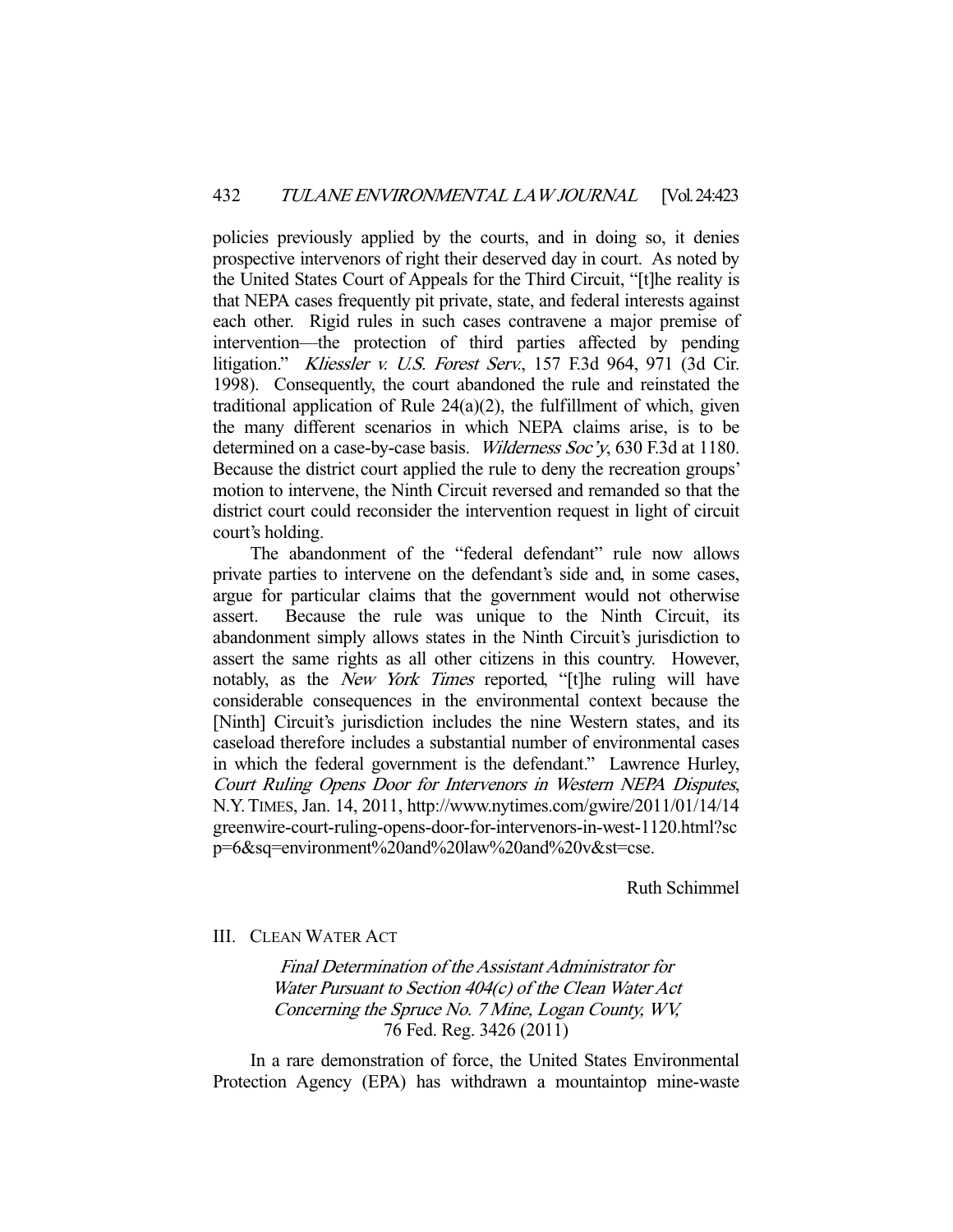permit issued by the United States Army Corps of Engineers (Corps). Final Determination of the Assistant Administrator for Water Pursuant to Section 404(c) of the Clean Water Act Concerning the Spruce No. 1 Mine, Logan County, WV, 76 Fed. Reg. 3126, 3126 (2011) [hereinafter Final Determination of the Assistant Administrator or Final Determination]. The withdrawal does not encompass the entire project permit at Spruce No. 1 Mine, but is specific to "Pigeonroost Branch, Oldhouse Branch, and their tributaries, within Logan County, West Virginia." It prohibits the disposal of "dredged or fill material in connection with construction, operation, and reclamation" of the mine project authorized by DA Permit No. 199800436-3 (Section 10: Coal River) (Permit). The determination also prohibits the use of Pigeonroost Branch, Oldhouse Branch, and their tributaries as a disposal site for future surface coal mining.

 The EPA's determination was rendered pursuant to the Clean Water Act, which authorizes the EPA to

deny . . . the use of any defined area for specification (including the withdrawal of specification) as a disposal site, whenever [it] determines, after notice and opportunity for public hearings, that the discharge of such materials into such area will have an unacceptable adverse effect on municipal water supplies, shellfish beds and fishery areas (including spawning and breeding areas), wildlife, or recreational areas.

Clean Water Act § 404(c), 33 U.S.C. § 1343(c) (2006).

 Affirming the broad statutory discretion imparted by this provision, the EPA found that the discharge from the mining project would "result in unacceptable adverse effects on wildlife." Final Determination of the Assistant Administrator, 76 Fed. Reg. at 3126.

#### A. The Determinations

 The EPA developed three reasons for demanding the withdrawal of the Spruce No. 1 Mine permit: determinations of adverse impacts on wildlife in the project area, determination of adverse impacts on downstream wildlife, and statutory compliance determinations. The Agency noted that "[e]ach of these determinations on its own is a sufficient basis" to demand the withdrawal of the permit specification. EPA, FINAL DETERMINATION OF THE U.S. ENVIRONMENTAL PROTECTION AGENCY PURSUANT TO § 404(C) OF THE CLEAN WATER ACT CONCERNING THE SPRUCE NO. 1 MINE, LOGAN COUNTY, WEST VIRGINIA 74 (2011), http://water.epa.gov/lawsregs/guidance/cwa/dredgdis/upload/Spruce\_No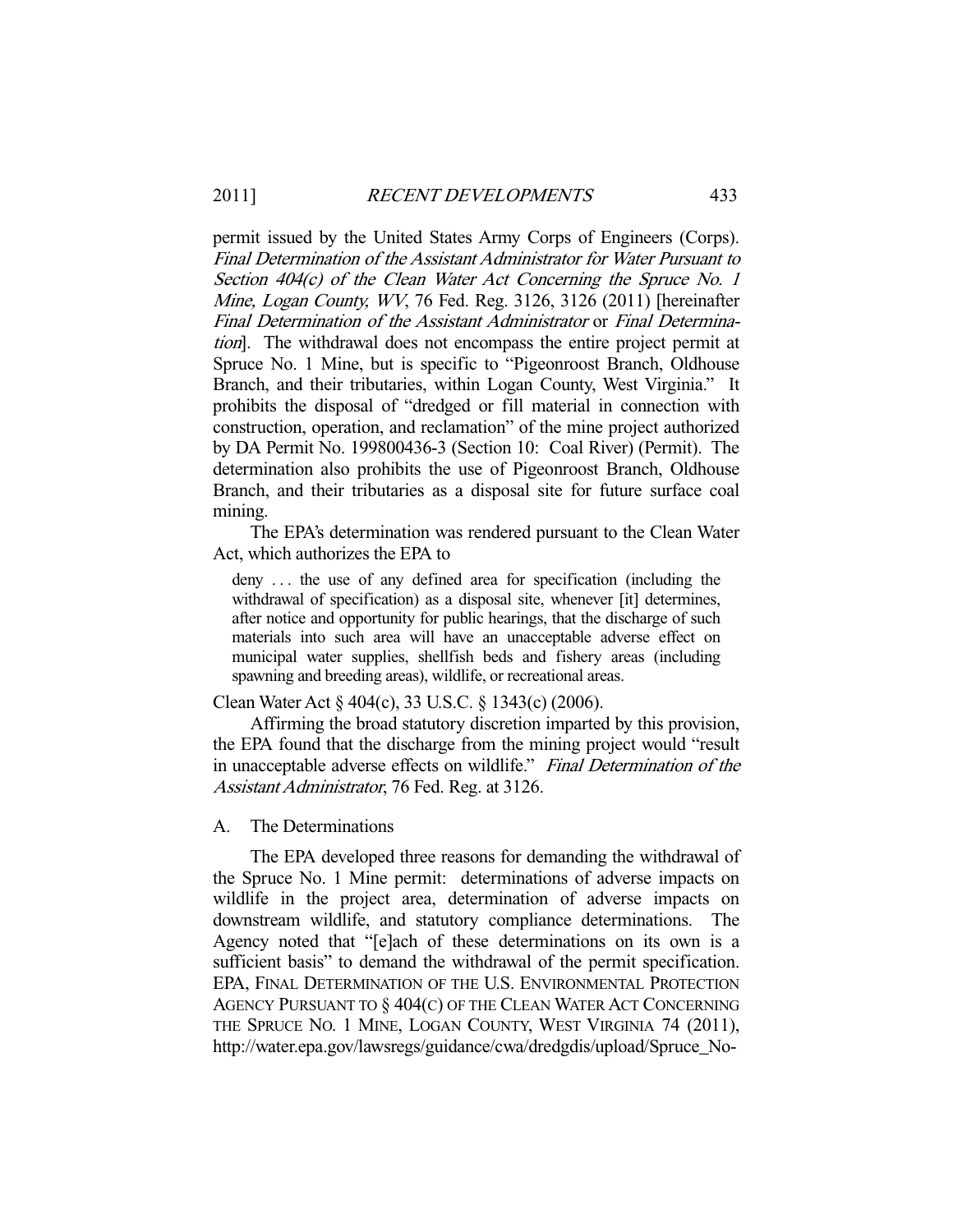\_1\_Mine\_Final\_Determination\_011311\_signed.pdf [hereinafter FINAL DETERMINATION OF THE U.S. EPA].

#### 1. Determination of Adverse Impacts on Wildlife in the Project Area

 The EPA conducted a broad evaluation of the impacts directly affecting the Spruce No.1 Mine project area. It concluded that the project would result in "unacceptable adverse impacts to Pigeonroost Branch, Oldhouse Branch, and their tributaries." Final Determination of the Assistant Administrator, 76 Fed. Reg. at 3126. Its reasoning was that discharge from the mine would bury "6.6 miles of high-quality stream habitat, including all wildlife in this watershed that utilize these streams for all or part of their life cycles." Id. at 3127. It made special mention that the streams in question were "some of the last remaining high quality, least-disturbed headwater stream habitat within the sub-basin." Id. at 3127-28.

 Studies on the direct effect of the mining project to macroinvertebrates, salamanders, fish, and water-dependent birds in the area concluded that the harm was unacceptable. FINAL DETERMINATION OF THE U.S. EPA, *supra*, at 49-50. The EPA stressed that the streams "support resident wildlife, ... provide ecosystem functions for downstream waters, serve as refugia for aquatic life and potential sources for recolonizing nearby waters, and ultimately serve to maintain the aquatic ecosystem integrity in the sub-basin and the rich animal diversity in the ecoregion." Final Determination of the Assistant Administrator, 76 Fed. Reg. at 3128. Dredge and fill mine waste would destroy 5.6% of the total headwater stream length. FINAL DETERMINATION OF THE U.S. EPA, supra, at 47. This would also destroy all the wildlife within that area, including "over 84 taxa of macroinvertebrates[,] . . . 46 species of reptiles and amphibians, 4 species of crayfish, 5 species of fish and at least one water-dependent bird species." *Id.* at 49. With this evaluation, the Agency stated that the aquatic and wetland ecosystem simply could not afford the large adverse effect, thus rendering it unacceptable. Id. at 50.

### 2. Determination of Adverse Impacts on Downstream Wildlife

 The Final Determination then reviewed the downstream effects of Spruce No. 1 Mine. The project would effectively remove two highquality headwater streams that act as sources of freshwater dilution, and would "[convert] them to sources of pollution" contributing to the already polluted downstream waters. Id. It noted particular concern for increases in pollution from selenium and total dissolved solids (TDS)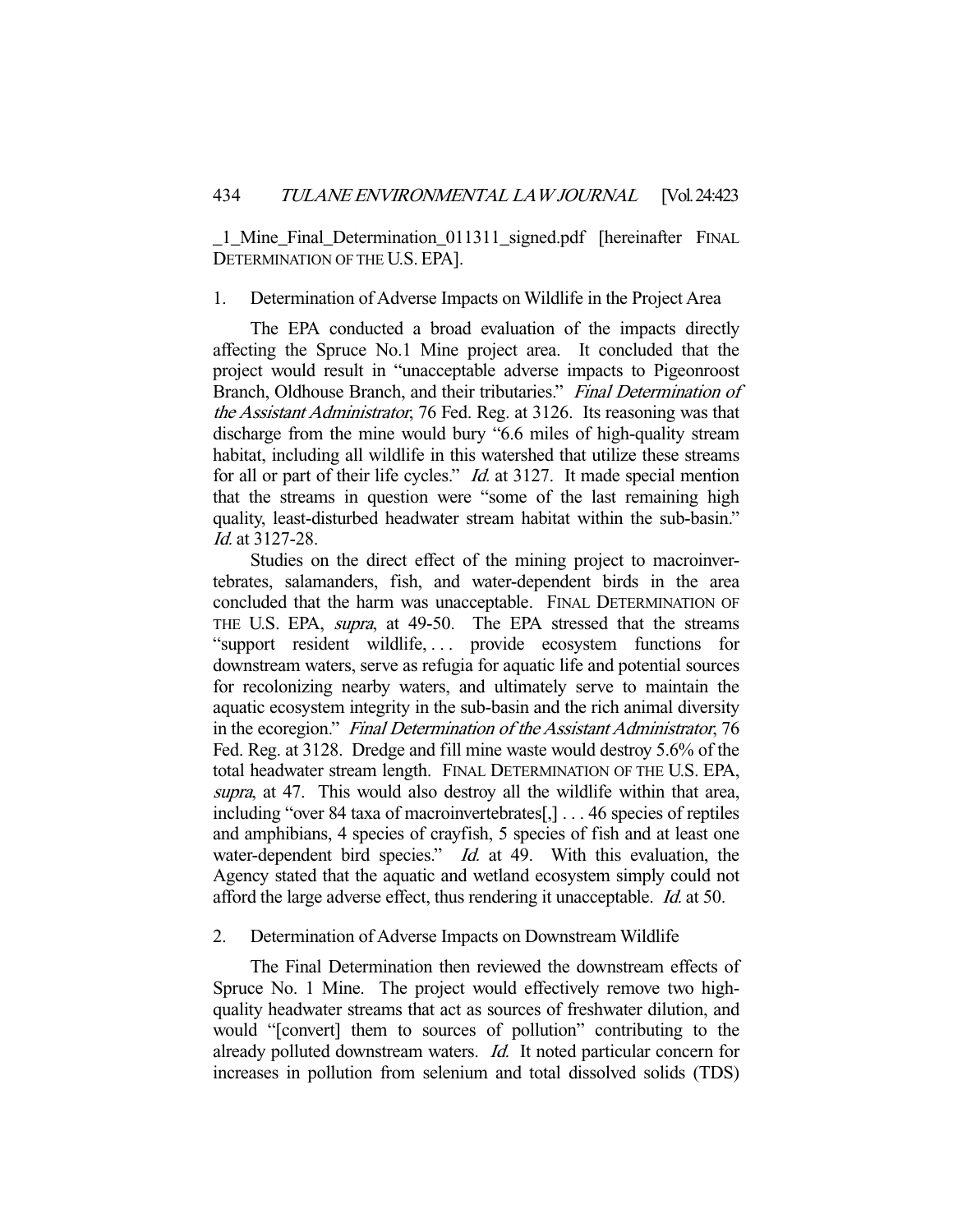(referring to an increased level of salinity). Id. at 51, 58. For example, the report noted that selenium levels from the Dal-Tex Mine (situated near Spruce No. 1) have consistently surpassed West Virginia's numeric water criterion, and the data strongly suggest that discharge from Spruce No. 1 will cause equally elevated levels of selenium. *Id.* at 53-54. Similarly, the report noted that the average conductivity (employed to calculate TDS and expressed as microsiemens per centimeter, µS/cm) in the "main stem of Spruce Fork" (into which the Pigeonroost and Oldhouse Branches flow) is elevated "as much as ten times above" the levels of Oldhouse Branch. Id. at 59. The average conductivity at every downstream site of Spruce Fork "exceeded 500 µS/cm," compared to Oldhouse Branch at 90  $\mu$ S/cm. *Id.* The pollution, in turn, would cause a number of adverse impacts to the downstream environment, such as an increase in the possibility for harmful golden algal blooms. Final Determination of the Assistant Administrator, 76 Fed. Reg. 3126, 3128 (2011). The contamination would impair salamander, fish, and bird populations, "harming the ability of these local populations to rebound." Id. The EPA noted a probable loss of the macroinvertebrate communities as well as a "population shift to more pollution-tolerant taxa," which would also have substantial effects on the species that "rely on these communities as a food source." *Id.* Due to these findings, the EPA determined that the "[b]urial of Pigeonroost Branch, Oldhouse Branch, and their tributaries will also result in unacceptable adverse effects on wildlife downstream." *Id.* 

## 3. Statutory Compliance Determinations

 In its Final Determination, the EPA also found a number of statutory compliance failures on the part of the Corps and the Mingo Logan Coal Company, to which the Permit was issued. The Agency stated that the project's harmful effects "do not comply with the requirements of the Clean Water Act (CWA) and EPA's implementing regulations under section 404(b)(1)." Id. (citing Clean Water Act § 404(b)(1), 33 U.S.C. § 1343(b)(1) (2006)). Compliance failures rest on three statutory requirements. First, the project "fails to adequately evaluate less environmentally damaging alternatives." Id. Second, it will cause and contribute to "significant degradation of U.S. waters," and the project did not adequately consider the cumulative effects causing "losses and impairment of streams across the Central Appalachian ecoregion." Id. Finally, the project "lacks compensatory mitigation to adequately offset the impacts" to the area in question. Id. The EPA also determined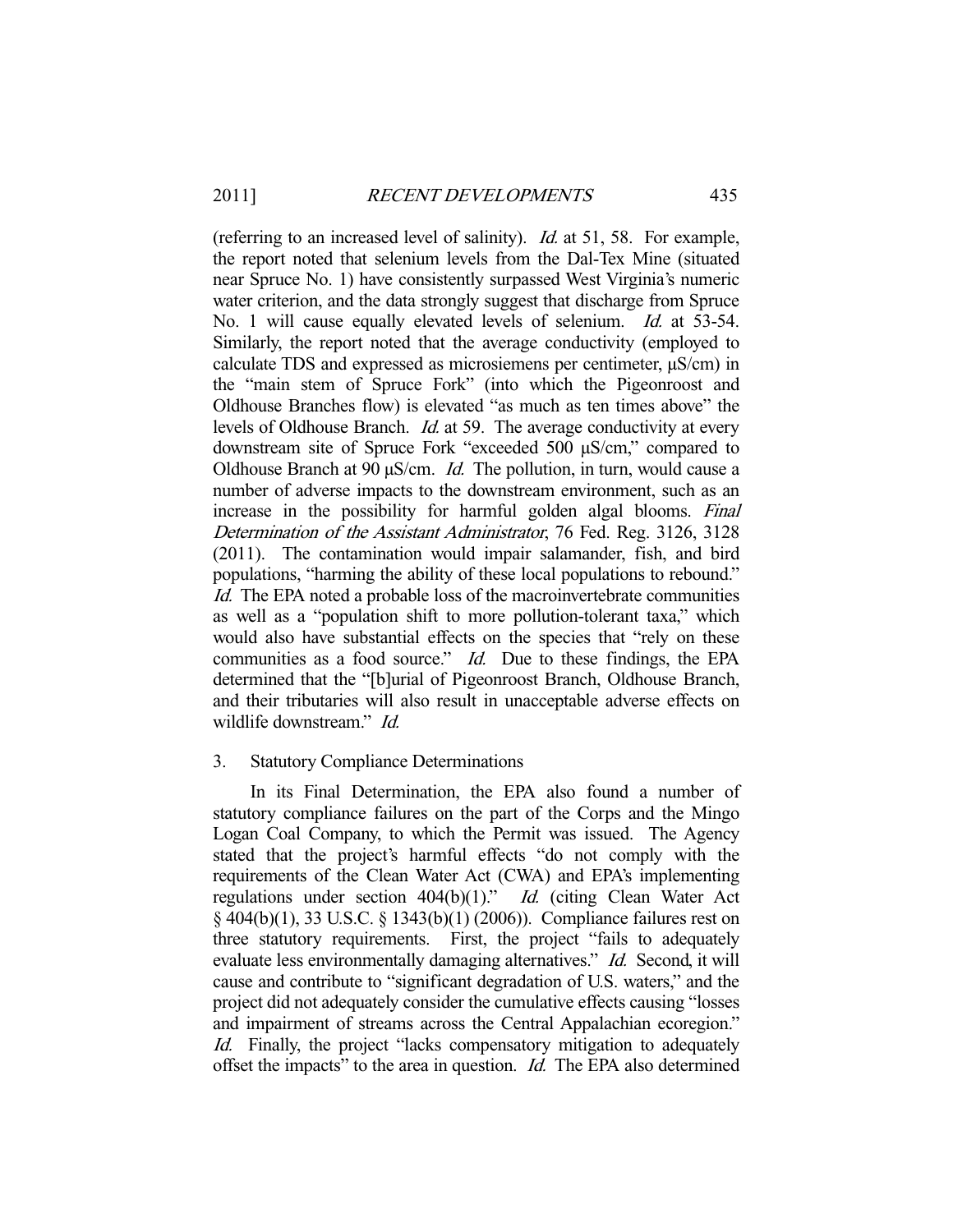unacceptable adverse effects to the wildlife due to the failure to comply with these statutory requirements.

# B. Conclusion

 The EPA's withdrawal of DA Permit No. 199800436-3 (Section 10: Coal River) for Spruce No. 1 Mine demonstrates the Agency's intentions and aspirations under EPA Administrator Lisa P. Jackson. In this decision, the Agency clearly intended to draw the line at what was perceived to be purposeful rejection of environmental impact consideration and assessment procedure. However, the EPA's reluctance to employ its veto power was also evident in its repeated attempts to illicit compliance and corrective action on the part of the Corps and the Mingo Logan Coal Company.

 The 404(c) process requires four major steps before a determination is issued. *Id.* at 3126-27 (citing Clean Water Act  $\S$  404(c)). Upon first notice to the Corps and the permittee on October 16, 2009, corrective action was not taken. On April 2, 2010, EPA Region III published a Proposed Determination in the Federal Register "to withdraw, deny, restrict, or prohibit the use of the site, soliciting public comment." Id. at 3126. A public hearing was conducted on May 18, 2010. Following this second step of notice and comment, a Recommended Determination was submitted on September 24, 2010, to which the U.S. Fish and Wildlife Service concurred. The EPA noted that the coal company again failed to "provide EPA with corrective actions that would meaningfully address the likely unacceptable adverse effects." Id. at 3127. This prompted the EPA to issue its Final Determination on January 13, 2011.

 The EPA further stressed that this was an exceptional "casespecific" determination, noting "that this is only the second final determination following permit issuance in the past 40 years," thus demonstrating "that EPA does not undertake such an action lightly." FINAL DETERMINATION OF THE U.S. EPA, *supra*, at 99. While the determination is a single step taken with great precaution, it is an important and decisive one, sending a strong message to other agencies and the current Congress: regardless of political pressures, the EPA will not tolerate such blatant disregard for critical environmental consideration.

Marion Abbott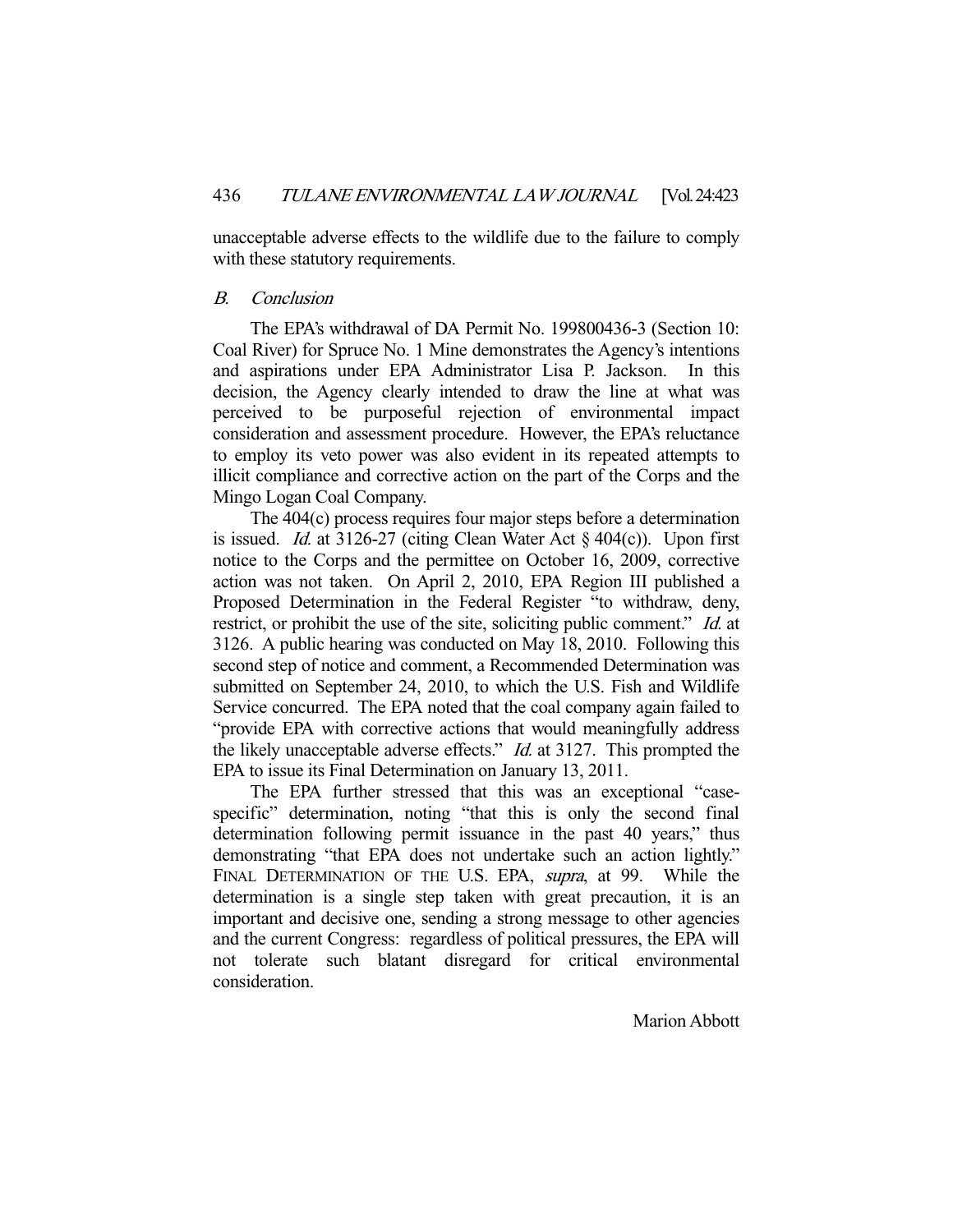## Precon Development Corp. v. U.S. Army Corps of Engineers, No. 09-2239, 2011 WL 213052 (4th Cir. Jan. 25, 2011)

 In Precon Development Corp. v. U.S. Army Corps of Engineers, the United States Court of Appeals for the Fourth Circuit concluded that the United States Army Corps of Engineers' (Corps) administrative record did not provide sufficient evidence to support the Corps' determination that a "significant nexus" existed between wetlands adjacent to manmade ditches and a river five to ten miles away, thereby giving the Corps jurisdiction over the wetlands under the Clean Water Act (CWA or Act). No. 09-2239, 2011 WL 213052, at \*15 (4th Cir. Jan. 25, 2011). Accordingly, the Fourth Circuit reversed the lower court's grant of summary judgment in favor of the Corps and remanded the case with instructions to remand to the Corps for further consideration of jurisdiction over the wetlands in question. Although the court's decision provides guidance as to what evidence is required to satisfy the "significant nexus" test asserted by Justice Kennedy's concurring opinion in Rapanos v. United States, 547 U.S. 715 (2006), it left unanswered the question of whether the Rapanos plurality's "continuous surface connection" test can also be used to establish CWA jurisdiction.

 Under the CWA, the government can regulate any "discharge of dredged or fill material into navigable waters." Clean Water Act, 33 U.S.C. § 1344(a) (2006). The Act defines navigable waters as "the waters of the United States." *Id.*  $\S$  1362(7). The Corps' regulations define waters of the United States "to encompass all wetlands 'adjacent to waters,' including 'intrastate lakes, rivers, streams (including intermittent streams), mudflats, sandflats, wetlands, sloughs, prairie potholes, wet meadows, playa lakes, or natural ponds, the use, degradation or destruction of which could affect interstate or foreign commerce' and tributaries of such waters." Precon Dev., 2011 WL 213052, at \*7 n.8 (quoting 33 C.F.R. § 328.3(a) (1999)).

 In May 2007, the Corps determined that the wetlands situated on Precon Development Corporation, Inc.'s (Precon) property (Site Wetlands) were subject to CWA jurisdiction, and thus, Precon was required to obtain a permit before filling the area. *Id.* at \*2. The Site Wetlands sit adjacent to a man-made drainage ditch, separated only by a berm created during a previous excavation of surrounding wetlands. *Id.* at \*1. This drainage ditch flows seasonally into a larger, perennial drainage ditch, which then flows into a second perennial tributary. Id. at \*2. These merged tributaries flow into the Northwest River approximately five to ten miles away from the Site Wetlands. The Corps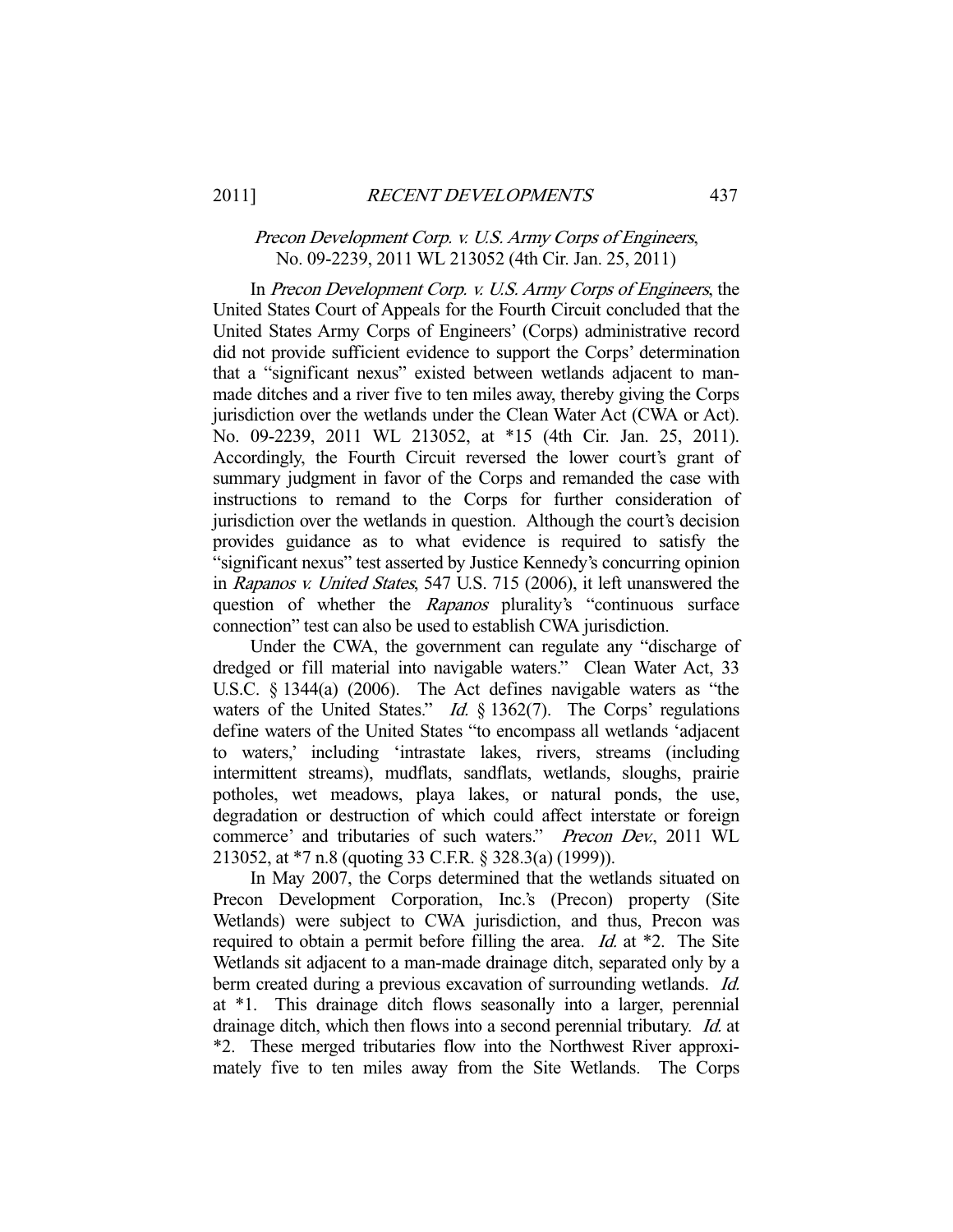concluded that the Site Wetlands qualified as "waters of the United States" under the CWA because the wetlands sat adjacent to a drainage ditch and subsequently denied Precon's request for a permit to fill the wetlands.

 Precon sought administrative review of the Corps' determination. The Corps, relying on the United States Environmental Protection Agency's post-Rapanos guidance, upheld its previous finding of jurisdiction over the Site Wetlands and again denied Precon's permit application. The Rapanos Guidance instructs the Corps to evaluate wetlands to determine whether they have a "significant nexus" with traditional navigable waters. See EPA & U.S. ARMY CORPS OF ENG'RS, CLEAN WATER ACT JURISDICTION FOLLOWING THE U.S. SUPREME COURT'S DECISION IN <sup>R</sup>APANOS V. <sup>U</sup>NITED STATES & <sup>C</sup>ARABELL V. <sup>U</sup>NITED STATES (2007), http://www.water.epa.gov/lawsregs/guidance/ wetlands/upload/2007\_6\_5\_Wetlands\_RapanosGuidance6507.pdf. The Corps found that there was a significant nexus between the tributaries and the adjacent Site Wetlands and the Northwest River, and that "loss of these wetlands 'would have a substantial negative impact on water quality and biological communities of the river's ecosystem." Precon Dev., 2011 WL 213052, at  $*6$ . Accordingly, the Corps upheld its determination that it had jurisdiction over the Site Wetlands and its denial of Precon's permit.

 Precon sued the Corps in the United States District Court for the Eastern District of Virginia, challenging the Corps' determination of CWA jurisdiction and its permit decision. Both parties moved for summary judgment. The district court granted summary judgment in favor of the Corps, finding that it had permissibly defined the scope of jurisdiction over the wetlands and that it did not err in denying Precon's permit application. Precon then appealed to the Fourth Circuit, challenging only the district court's finding that the Corps properly asserted jurisdiction over the wetlands in question.

 To determine whether the Corps had jurisdiction over Precon's wetlands, the Fourth Circuit first reviewed the United States Supreme Court's jurisprudence addressing the scope of federal CWA jurisdiction. In United States v. Riverside Bayview Homes, Inc., the Supreme Court supported the broad definition of wetlands that fall within CWA jurisdiction asserted in the Corps regulations and upheld the Corps' determination that it had jurisdiction over wetlands adjacent to navigable waters. 474 U.S. 121, 139 (1985). The Court reasoned that Congress included a broad definition of "navigable waters" in the CWA intending to "exercise its powers under the Commerce Clause to regulate at least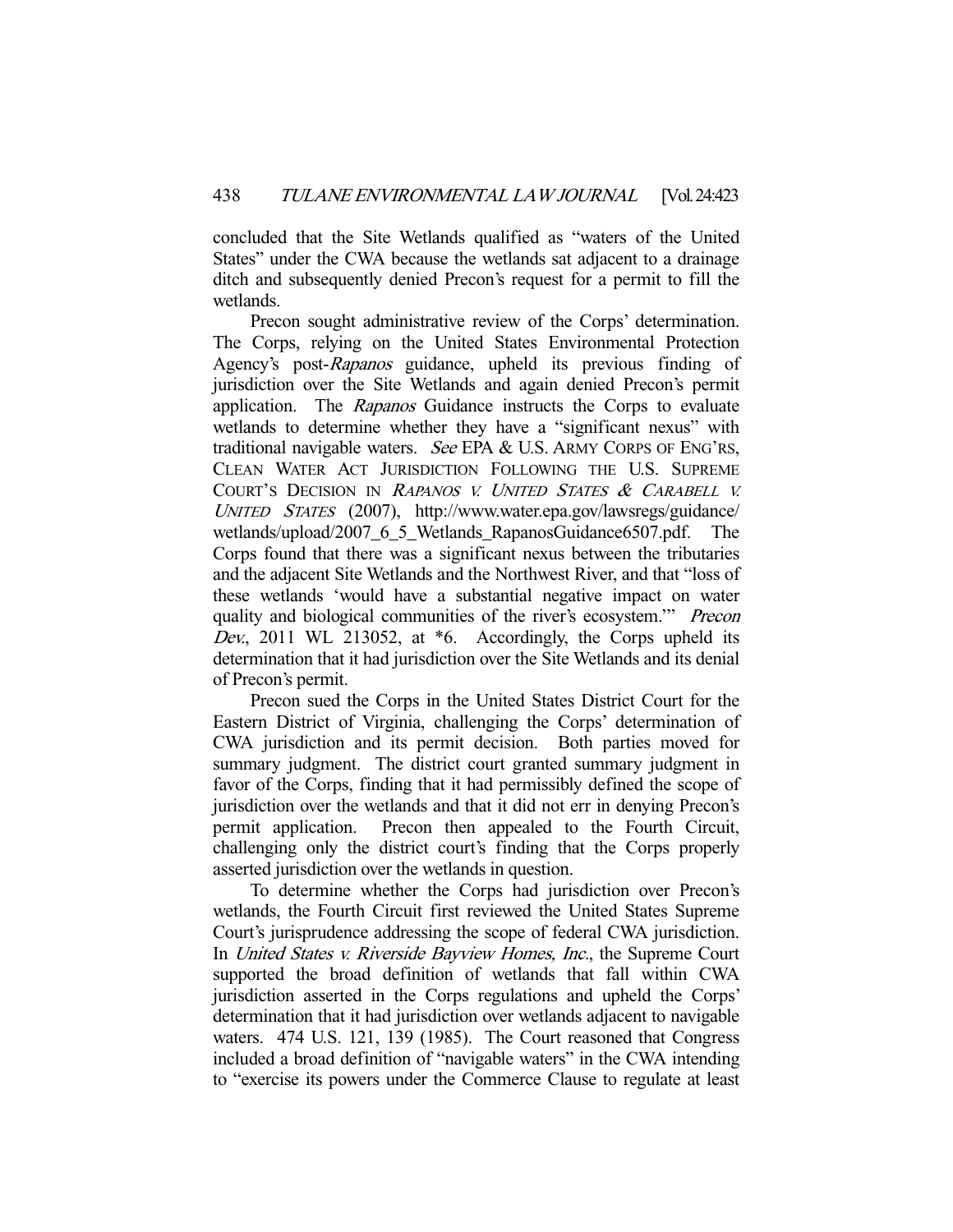some waters that would not be deemed 'navigable' under the classical understanding of that term." *Id.* at 133. In a later decision, *Solid Waste* Agency of Northern Cook County v. U.S. Army Corps of Engineers, the Court distinguished the wetlands discussed in Riverside Bayview Homes from seasonal, isolated ponds. 531 U.S. 159 (2001). The Court held that the isolated ponds were too far removed from navigable waters to fall within CWA jurisdiction, because the isolated ponds lacked the "significant nexus" that existed between the wetlands and navigable waters in Riverside Bayview Homes. Id. at 167.

In Rapanos v. United States, the Supreme Court again attempted to define the scope of federal jurisdiction over wetlands. 547 U.S. 715 (2006). But because there was no majority opinion (the Justices split 4- 1-4), the case left CWA jurisdictional requirements unclear. The plurality opinion, written by Justice Scalia, suggested that wetlands should fall under CWA jurisdiction only if (1) the adjacent channel contains a relatively permanent water of the United States and (2) the wetland has a continuous surface connection to that water. Id. at 717.

 In his concurrence, Justice Kennedy disagreed with the plurality's finding that federal jurisdiction over a wetland required a "continuous surface connection." Instead, Kennedy suggested that a more expansive test be adopted: for the Corps to have jurisdiction over wetlands, there must be a "significant nexus between the wetlands in question and navigable waters in the traditional sense." *Id.* at 779 (Kennedy, J., concurring in the judgment). Wetlands that possess such significant nexus are those that "either alone or in combination with similarly situated lands in the region, significantly affect the chemical, physical, and biological integrity of other covered waters more readily understood as 'navigable.'" Id. at 780 (Kennedy, J., concurring in the judgment). The Court failed to make a conclusive determination of which test— Scalia's "continuous surface connection test" or Kennedy's "significant nexus" test—should be adopted by lower courts.

In *Precon Development*, the parties made the Fourth Circuit's determination of which test to apply simple by agreeing that the "significant nexus" test should apply. Precon Dev. Corp. v. U.S. Army Corps of Eng'rs, No. 09-2239, 2011 WL 213052, at \*8 (4th Cir. Jan. 25, 2011) ("We therefore do not address the issue of whether the plurality's 'continuous surface connection' test provides an alternate ground upon which CWA jurisdiction can be established."). Thus, the court was left only with the task of determining whether the Corps correctly applied Justice Kennedy's test.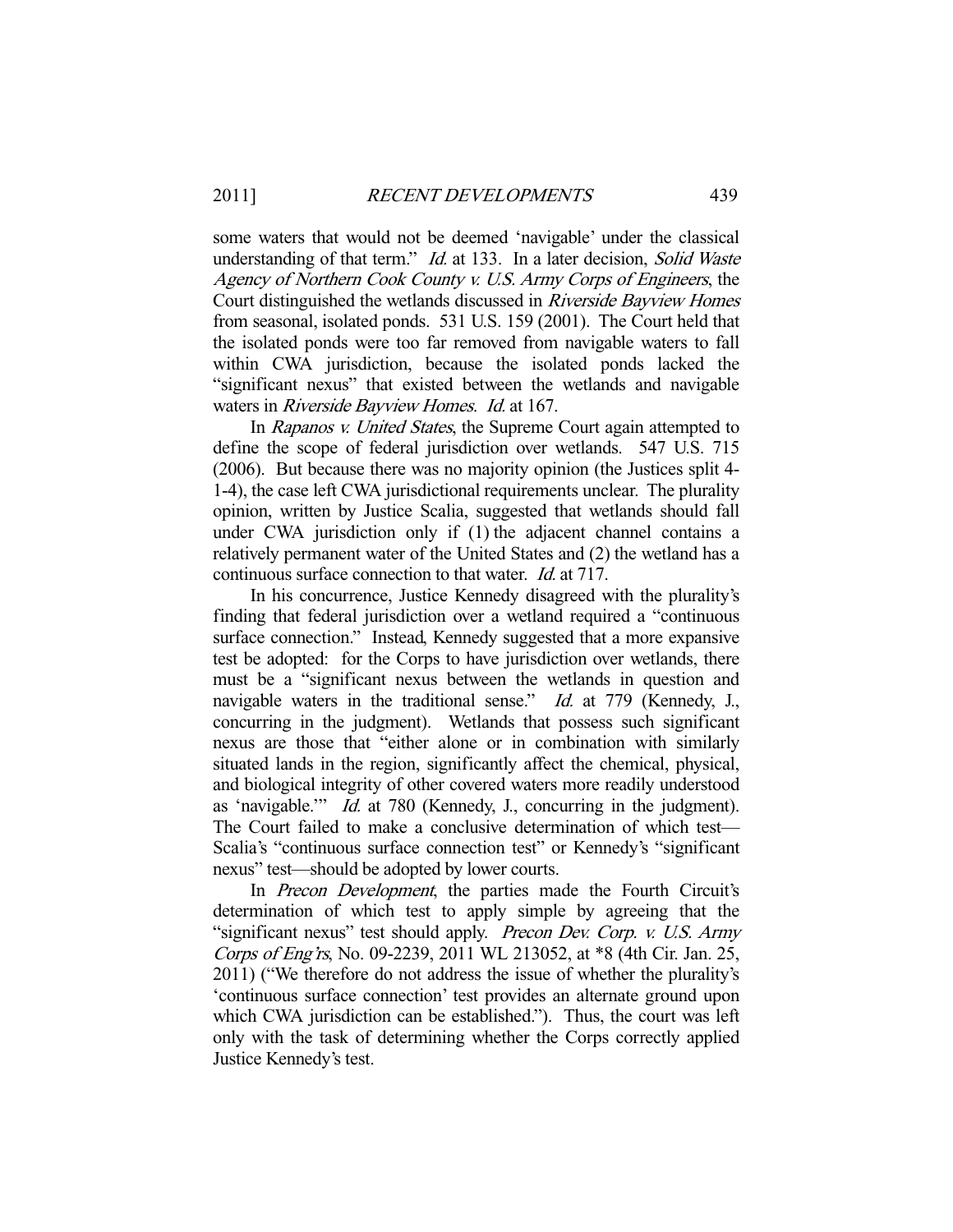The Fourth Circuit first examined the Corps' decision to consider the Site Wetlands, adjacent drainage ditches, and surrounding wetlands together for purposes of the significant nexus determination. Id. at \*9. The court reasoned:

Justice Kennedy's significant nexus test clearly allows some aggregation of wetlands in determining whether a significant nexus exists. He explained that the significant nexus inquiry should focus on whether "wetlands, either alone or in combination with similarly situated lands in the region, significantly affect the chemical, physical, and biological integrity of other covered waters more readily understood as 'navigable.'"

Id. (quoting Rapanos, 547 at 780 (Kennedy, J., concurring in the judgment)). The court found that there was no error in the Corps' decision to aggregate both abutting and adjacent wetlands in its significant nexus determination. *Id.* at \*11.

 Next, in determining whether the Corps had properly applied the "significant nexus" test, the Fourth Circuit found that the Corps had established that there was a "nexus" between the Site Wetlands and the Northwest River but had not produced enough evidence to sufficiently show that the nexus was "significant." *Id.* at \*13. Although the Corps argued that the measurements of the tributaries' flows contained in the administrative record demonstrated the area's ability to aid with river functions (such as slowing flows, retaining floodwaters, and delivering food resources to fish species downstream), the record provided no way to determine whether the functions that these wetlands performed were "significant" for the Northwest River. Unlike the expert testimony presented by the Corps in *United States v. Cundiff*, 555 F.3d 200 (6th Cir. 2009), which established that the challenged actions contributed to increased flood peaks and significant impacts to navigation on the Green River, the evidence in the Corps' record in Precon Development provided no support for the assertion that the functions of the relevant wetlands impacted the condition of the relevant navigable waters. Precon Dev., 2011 WL 213052, at \*14. Accordingly, the court reversed the district court's grant of summary judgment and remanded the case to the district court with instructions to remand to the Corps for further consideration in light of the opinion. *Id.* at  $*15$ .

 The Fourth Circuit's decision did not provide much assistance to lower courts on how to interpret the conflicting opinions in Rapanos, because the court was able to sidestep the debate over which test— Scalia's or Kennedy's—should govern the determination of federal wetlands jurisdiction. Like the Fourth Circuit, other federal courts of appeals also remain confused as to which test to apply. Generally, courts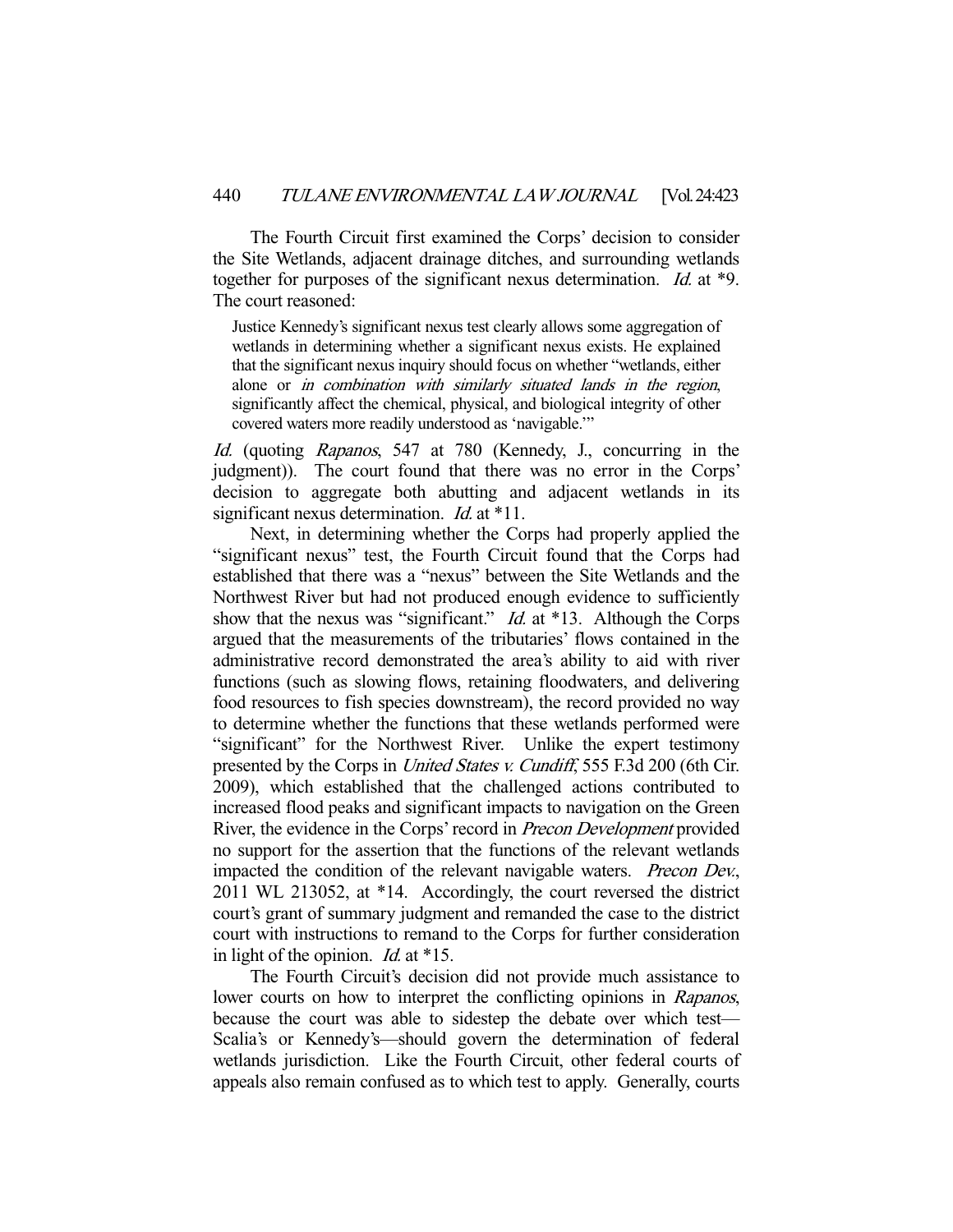have adopted the "significant nexus" test, while finding that jurisdiction would also be proper if Scalia's "continuous surface connection" test were met. See N. Cal. River Watch v. Wilcox, No. 08-15780, 2011 WL 238292 (9th Cir. Jan. 26, 2011) (amending the previous opinion in the case to add that although the "significant nexus" test governed the case, "[the court] did not, however, foreclose the argument that Clean Water Act jurisdiction may also be established under the plurality's standard"); United States v. Cundiff, 555 F.3d 200 (6th Cir. 2009). As more courts of appeals tackle the daunting task of defining the scope of federal jurisdiction over wetlands, more confusion arises. Until the Supreme Court clearly establishes law by at least a majority, the question of federal jurisdiction under the CWA remains murky.

Allison Shipp

### IV. OTHER DEVELOPMENTS

Healthy, Hunger-Free Kids Act of 2010, Pub. L. No. 111-296 (2010)

## A. Introduction

 In the wake of a legislative and programmatic push by the Obama Administration aimed at providing a panacea for this nation's epidemic of unhealthy living, Walmart recently announced plans to provide its customers with healthier and more affordable food choices through its Healthy Foods Initiative. More specifically, on December 13, 2010, President Obama signed the Healthy, Hunger-Free Kids Act of 2010, Pub. L. No. 111-296 (2010) (Act), a piece of legislation vehemently endorsed by First Lady Michelle Obama. See Press Release, White House, Office of the Press Secretary, President Obama Signs Healthy, Hunger-Free Kids Act of 2010 into Law: First Lady Michelle Obama, Administration Officials and Let's Move! Advocates Reaffirm Commitment to Raise a Healthier Generation of Kids (Dec. 13, 2010), http://www.whitehouse.

gov/the-press-office/2010/12/13/president-obama-signs-healthy-hunger-

free-kids-act-2010-law [hereinafter White House, Healthier Generation of Kids]. In fact, the Act marks a significant accomplishment for the First Lady's Let's Move! campaign and the President's Healthy Food Financing Initiative. It is not clear whether Walmart's initiative was in response to the Obama Administration's clear agenda for a healthier nation, Walmart's own humanitarian efforts, pure economics, or a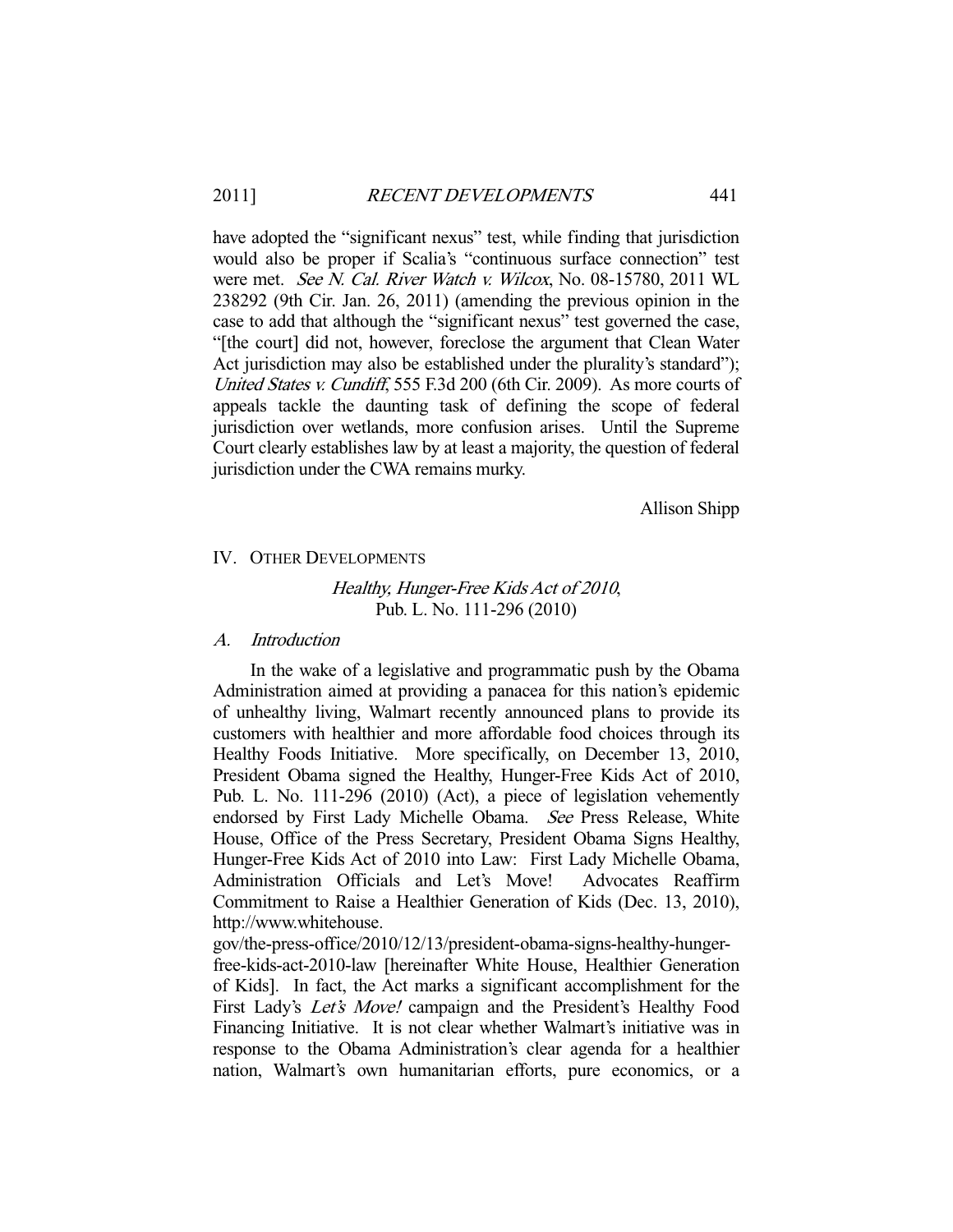conglomeration thereof. See Hank Cardello, The Reasons for Walmart's Healthy Foods Initiative, ATLANTIC, Feb. 10, 2011, http://www.theatlantic. com/food/archive/2011/02/the-reasons-for-walmarts-healthy-foods-initiative/70904. In any event, because of Walmart's sheer size and market control, its actions will inevitably have far-reaching implications. See Helena Bottemiller, Walmart Unveils Healthy Food Initiative, FOOD SAFETY NEWS, Jan. 21, 2011, http://www.foodsafetynews.com/2011/01/walmartunveils-healthy-food-initiative.

 While the aforementioned legislation, programs, and initiatives directly mandate or implicitly cajole various federal agencies' involvement, there are ancillary but significant concerns for the United States Environmental Protection Agency (EPA). The EPA is empowered to control a wide breadth of governmental action in order to abate pollution; however, another essential part of its mission is to protect human health. Learn the Issues, EPA, http://www.epa.gov/epahome/learn.htm#human (last visited Mar. 22, 2011). Simultaneously, the EPA must support "other Federal agencies with respect to the impact of their operations on the environment." EPA Statement of Organization and General Information, 40 C.F.R. § 1.3 (2011). Therefore, it is naïve to ignore the EPA's corresponding role of ensuring a greener tomorrow when evaluating the recent movement toward creating a healthier nation by a veritable pantheon of political and economic power.

## B. Healthy, Hunger-Free Kids Act of 2010

 When President Obama signed the Healthy, Hunger-Free Kids Act of 2010, it not only marked a legislative victory in bipartisanship, it also reaffirmed the government's dedication to improving the health of its children. See White House, Healthier Generation of Kids, supra. Echoing the President and First Lady's sentiments on the issue, the Act ensures the continuation and expansion of programs designed to increase access to healthy foods and provide nutritional education for children, thus combating childhood obesity. Fact Sheet, White House, Office of the Press Secretary, Child Nutrition Reauthorization: Healthy, Hunger-Free Kids Act of 2010 1 (Dec. 13, 2010), available at http://www.white house.gov/sites/default/files/Child\_Nutrition\_Fact\_Sheet\_12\_10\_10.pdf. By giving the United States Department of Agriculture (USDA) near carte blanche authority to set and enforce nutritional standards within school meal programs, the Act sends a clear message that the Obama Administration is serious about making changes in the quality of food that our children consume. One of the key objectives of the Act is to establish local farm-to-school networks that utilize more local products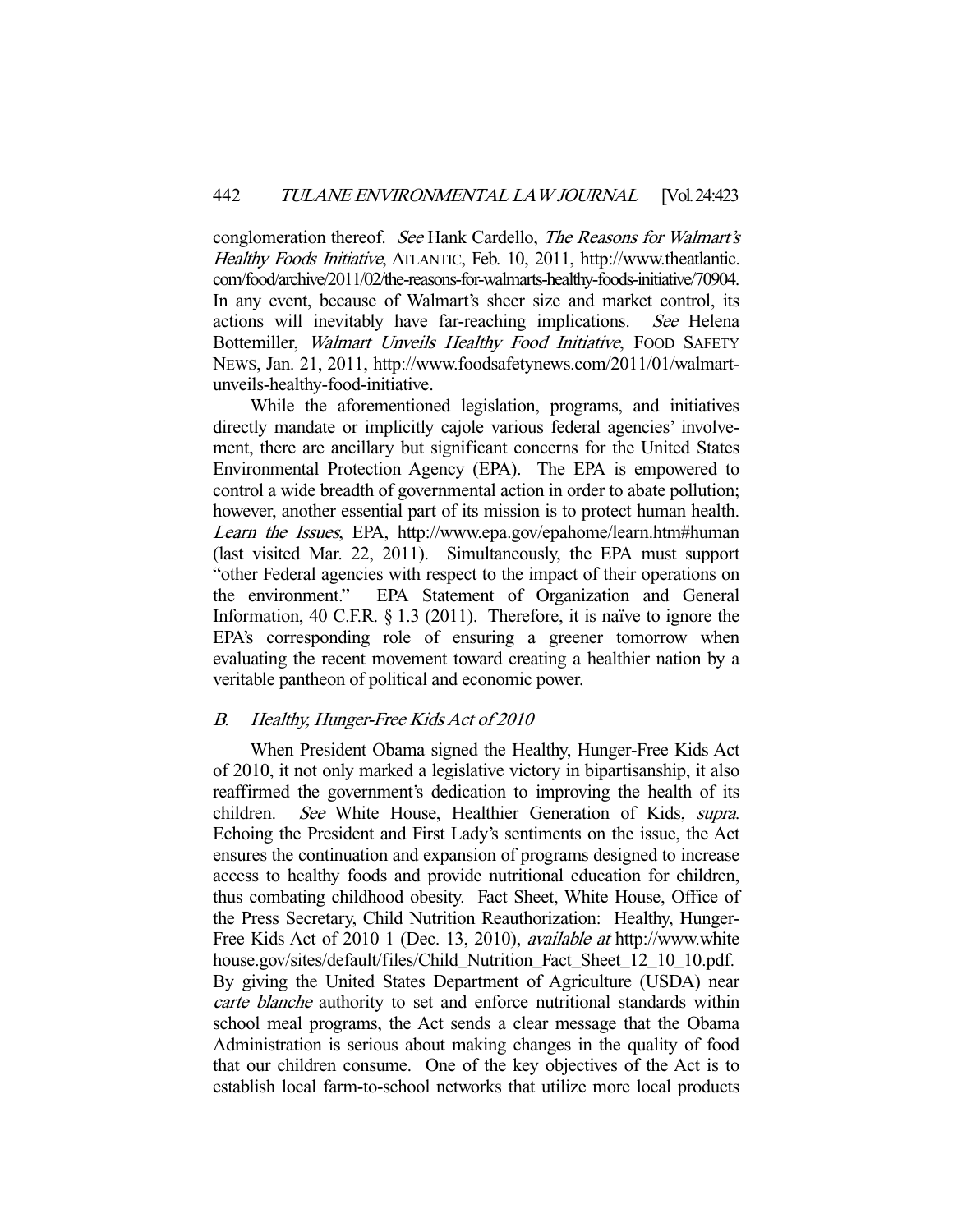in school meals. Despite the abysmal economic situation, the Act infuses \$4.5 billion in additional funding to accomplish these goals.

### C. Healthy Food Financing Initiative

 One year after releasing details of the Healthy Food Financing Initiative (HFFI), a \$400 million initiative to bring smaller healthy food retailers and grocery stores to the nation's underserved areas, less tangible progress has been realized in comparison to bringing healthy foods to children via schools under the Healthy, Hunger-Free Kids Act of 2010. See Improving Access to Healthy Food, POLICYLINK, http://www. policylink.org/site/c.lkIXLbMNJrE/b.5136643/k.1E5B/Improving\_Acce ss\_to\_Healthy\_Food.htm (last visited Jan. 12, 2011) (indicating that more support is needed to pass through Congress). Nonetheless, HFFI has gained nearly full financial support from both the House and Senate subcommittees involved. Additionally, a bipartisan coalition recently introduced bills aimed at eliminating "food deserts," communities that lack access to grocery stores or other healthy food retailers. See Press Release, U.S. Dep't of Health & Human Servs., Obama Administration Details Healthy Food Financing Initiative (Feb. 19, 2010), http://www. hhs.gov/news/press/2010pres/02/20100219a.html. HFFI is thought to be an effective and sustainable vehicle to eliminate a myriad of health, social, and economic deficiencies that plague low-income communities, which has been proven by successful state models. While HFFI is touted as a conduit to increase American health, it also supports the Obama Administration's commitment and efforts to create sustainability through place-based approaches. These approaches seek to incorporate factors such as infrastructure, transportation, job creation, suppliers, and other resources that create a community's built-environment around a centralized theme of proximity and interdependence. Pennsylvania's model exhibits how connecting producers and consumers can not only provide healthier foods to the community and ignite economic growth, but also create tangible environmental improvements.

### D. Walmart's Healthy Foods Initiative

 With First Lady Michelle Obama in attendance, on January 20, 2011, retail behemoth Walmart unveiled its Healthy Foods Initiative, a five-pronged approach to achieve its comprehensive goal of bringing healthier food to customers and making healthier foods more affordable. Press Release, Walmart, Walmart Launches Major Initiative to Make Food Healthier and Healthier Food More Affordable (Jan. 20, 2011),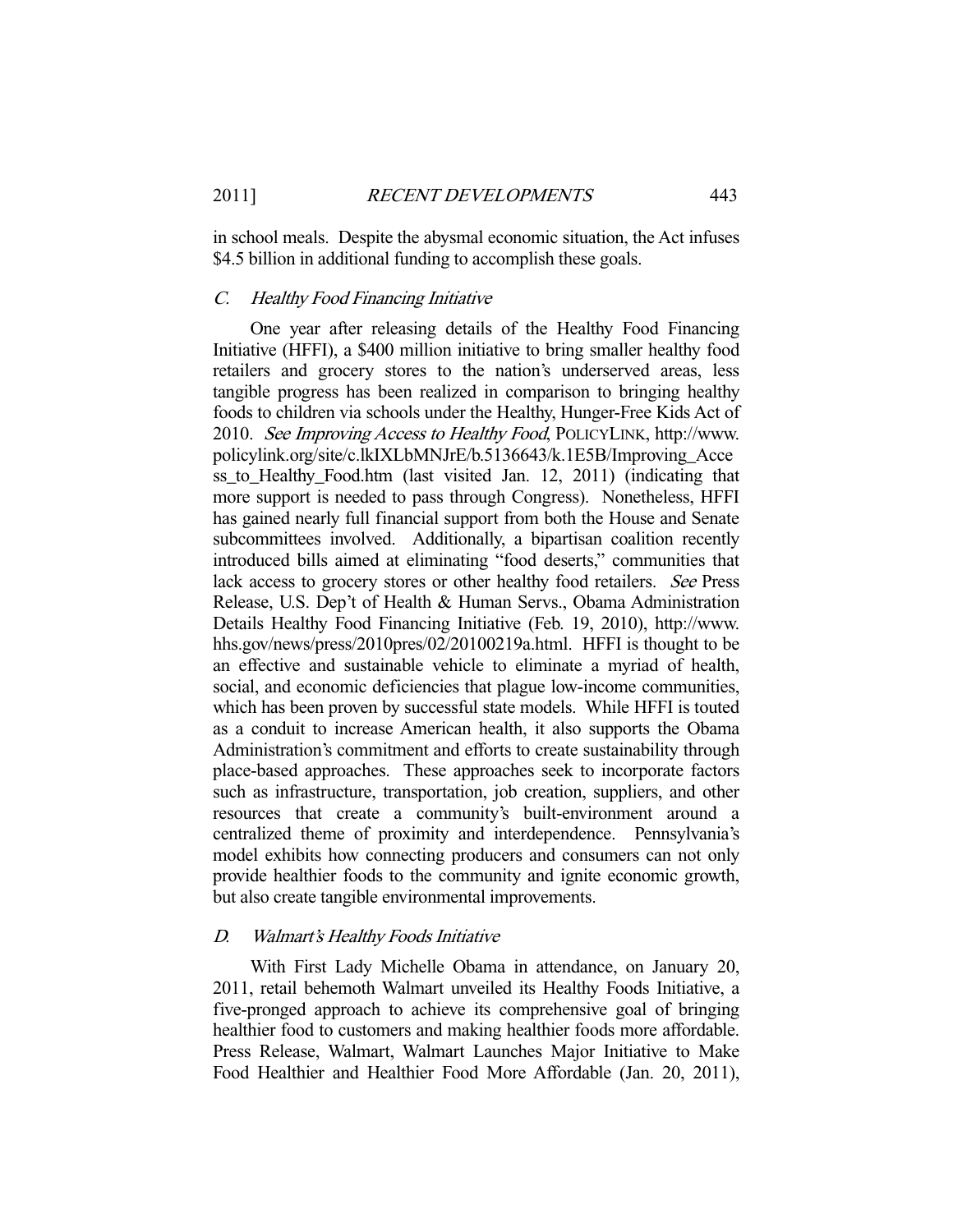http://walmartstores.com/pressroom/news/10514.aspx. Walmart's first objective is to reduce sodium, sugars, and trans fats in thousands of everyday packaged foods by 2015. Second, Walmart will seek to make healthier foods more affordable. By implementing a new front-ofpackage labeling system, Walmart aims to achieve its third objective of helping consumers readily identify nutritional information. Fourth, Walmart plans to build stores in underserved communities, thus eliminating food deserts. Walmart will increase its charitable donations in order to achieve its fifth objective, educating consumers on healthier foods. Acknowledging Walmart's clout, president and CEO Bill Simon pointed out its unique position to effect change.

 In order to provide lower prices for healthier options like produce, which typically carries a higher base price point, Walmart will look to cut costs by revamping its sourcing, transportation, and logistic schemes. Vice President of sustainability, Andrea Thomas, stated, "With local farmers, we can supply [directly] great products to our stores, the quality is great and they don't have to travel as far so we save money." Bottemiller, supra. Thus, Walmart will be able to cut unnecessary costs within its supply chain. Walmart's track record in reducing food deserts has not been stellar, though it is not clear whether blaming Walmart for obesity in these areas is warranted. See Rachel Cernansky, Are Walmart's Eco-Efforts Enough? Balancing Sustainability & Social Responsibility at America's Largest Retailer, TREE HUGGER, Jan. 31, 2011, http://www. treehugger.com/files/2011/01/walmarts-eco-efforts-enough-balancingsustainability-social-responsibility.php (providing a balanced assessment of Walmart's initiative). The information and data surrounding Walmart's negative impact on local communities have been a result of current practice, not its proposed course of action, the effects of which are yet to be seen. While Walmart has been known for its profit mongering, this profit-driven motive may actually improve Americans' health, which "represents enlightened self-interest at its best." Cardello, *supra*.

## E. Smart Growth: Food Health Meets Environmental Protection

 The EPA's smart growth practices address the proverbial elephant in the room: where are the environmental implications of healthy food initiatives? Smart growth personifies the connection between healthy food initiatives and the environment by demonstrating how supply chains and food deserts directly affect air quality, natural areas and wildlife, sustainability, and farming. Smart Growth: Environmental Benefits of Smart Growth, EPA, http://www.epa.gov/smartgrowth/topics/eb.htm (last visited Jan. 10, 2011). HFFI's objective to eliminate food deserts is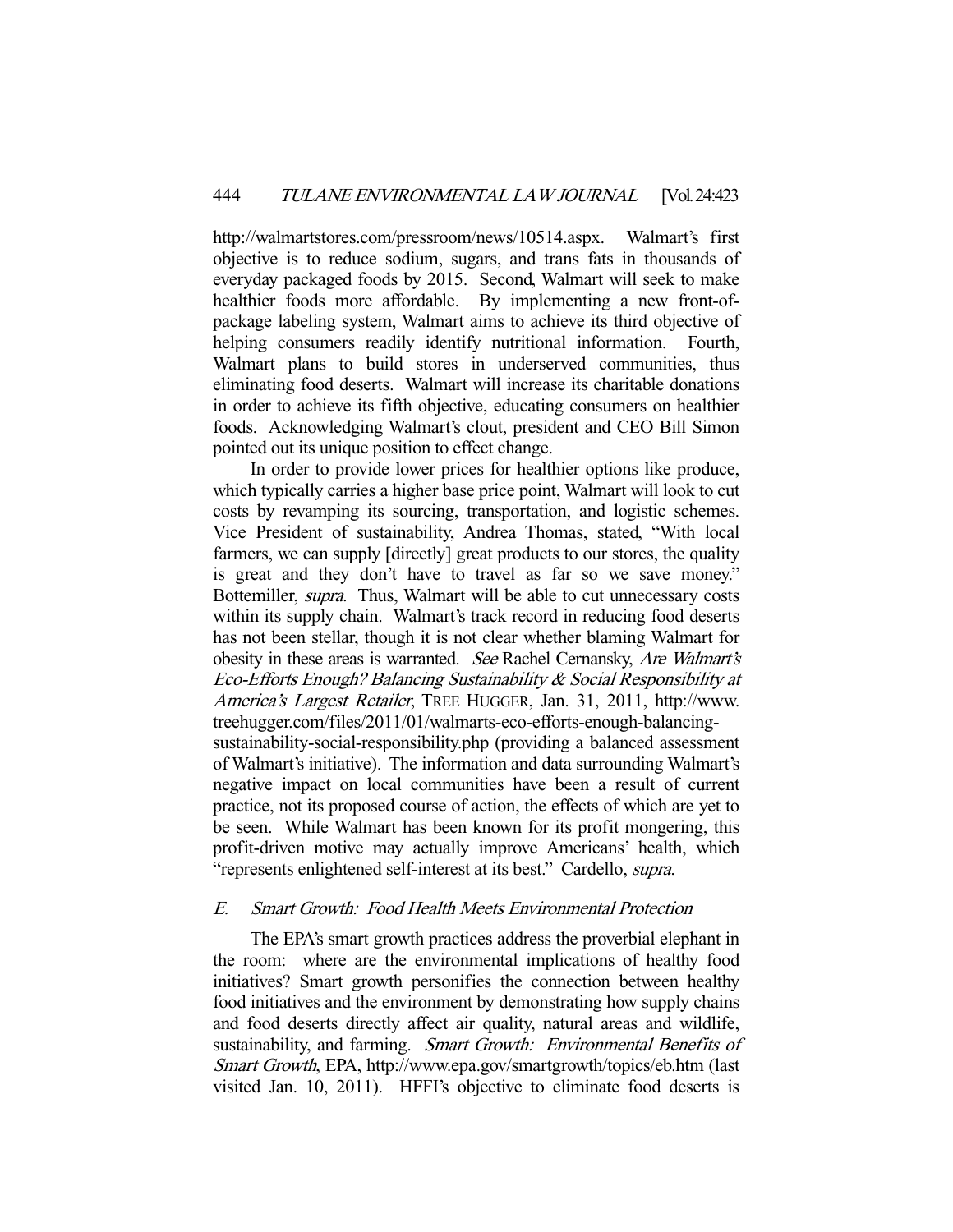driven by the desire to bring healthier food to underserved areas by making it more accessible, yet that practice corresponds with the EPA's concern with how development of our built environment influences environmental quality. If people live closer to grocery stores, there are fewer miles driven and less air emissions. Therefore, the trickle-down effect of air pollution on water quality and wildlife is broken. The same can be said for reducing the distance traveled from producer to consumer. While synergistic approaches can yield greater benefits, the EPA acknowledges that individual smart growth methods can have significant positive impacts on the environment. On one hand, Walmart's recent initiative seems to be individual; however, Walmart's control, size, and influence on the market may actually bring pause in its classification. How far is Walmart willing to push and how serious does it take the initiative?

 An excellent example of this paradigm between healthy food and the environment is New York City's PlaNYC program, winner of the EPA's 2010 National Award for Smart Growth Achievement in Overall Excellence. Press Release, N.Y.C. Office of the Mayor, Mayor Bloomberg Announces New York City Receives U.S. EPA National Smart Growth Award for PlaNYC Programs (Dec. 1, 2010), http://www. nyc.gov (follow "New and Press Releases" hyperlink; then follow "2010 Events" link; then select "December 2010"). *PlaNYC* specifically promoted the establishment of grocery stores in underserved communities in need of healthy food retailers through Food Retail Expansion to Support Health (FRESH), which the EPA recognized as an essential part of New York City's contribution to smart growth. By focusing on the design of its built environment, New York City simultaneously influenced and improved its environment and public health.

## F. Implications and Conclusion

 The direct impact on the EPA is yet to be realized, but it seems pretty clear what role it will play as the legislation and corresponding initiatives mature past their infancy. While there is little talk on exactly what the USDA will require of healthier foods, it is foreseeable that pesticide residue, something already regulated by the EPA, could become a critical factor in determining the health of foods. As other retailers feel the backlash of Walmart's initiative and adjust their supply chains accordingly, there may be a larger forum for the EPA to offer incentives for reducing miles traveled per product from producer to consumer; reducing emissions and greenhouse gases is certainly a primary concern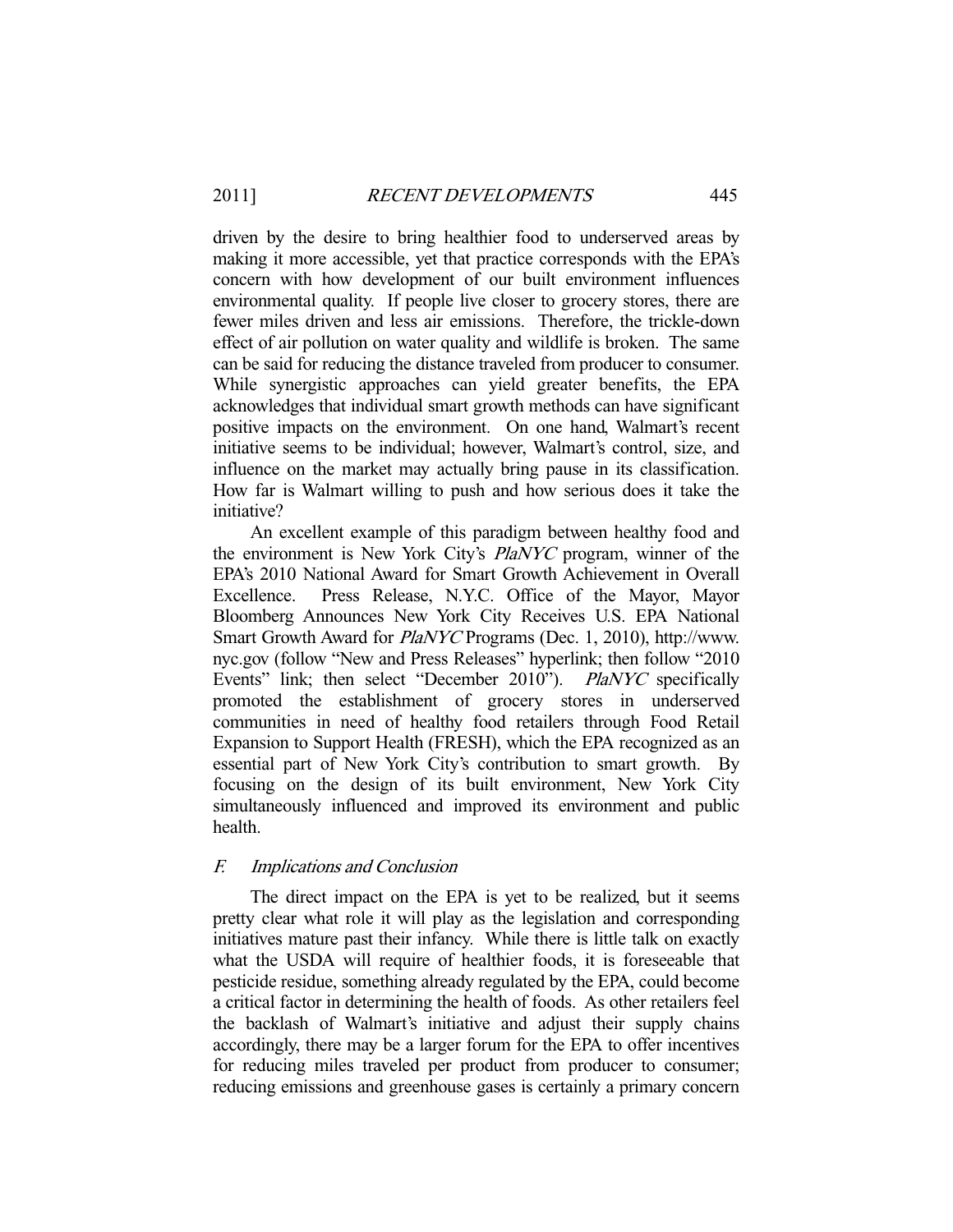for the EPA. Whether built-environment development and planning warrants the EPA's time and resources is another question left unanswered. In any event, the EPA must support the USDA and other federal agencies insofar as their actions necessitate environmental protection. See EPA Statement of Organization and General Information, 40 C.F.R. § 1.3 (2011).

 Though the connection between healthier food initiatives and environmental protection may seem trivial on its face, the EPA's National Award for Smart Growth Achievement has recognized and honored the efficient interfacing management of these principles for ten years. With that said, it may not come as much of a surprise that the Healthy, Hunger-Free Kids Act of 2010, HFFI, and Walmart's Healthy Foods Initiative all share the common goals of increasing local sourcing and abating food deserts. The impetus varies, but the goal remains constant: create a healthier today for a greener tomorrow.

Taylor H. Reinhard

# Center for Food Safety v. Vilsack, No. C 10-04038 JSW, 2010 WL 4869117 (N.D. Cal. Dec. 1, 2010)<sup>1</sup>

In Center for Food Safety v. Vilsack, the United States District Court for the Northern District of California issued a preliminary injunction ordering the immediate removal of 256 acres of genetically engineered (GE) sugar beet stecklings (seedlings) that were planted four months earlier in fields in Arizona and Oregon. C 10-04038 JSW, 2010 WL 4869117, at \*10 (N.D. Cal. Dec. 1, 2010), vacated, Nos. 10-17719, 10-17722, 2011 WL 676187 (9th Cir. Feb. 25, 2011). The Northern District held that the plaintiffs had demonstrated a strong likelihood that irreparable harm would occur absent a preliminary injunction requiring destruction of the seedlings. *Id.* at \*2. The court also found that farmers and consumers would likely suffer harm due to the possibility of crosscontamination between GE sugar beets and non-GE crops. Id. at \*3. Furthermore, the court held that public interest in preserving nature favored issuance of a preliminary injunction over defendants' claims of possible economic harm. *Id.* at \*7-8.

-

<sup>1.</sup> Editor's Note. Center for Food Safety v. Vilsak was vacated and remanded by the United States Court of Appeals for the Ninth Circuit on February 25, 2011. Nos. 10-17719, 10- 17722, 2011 WL 676187 (9th Cir. Feb. 25, 2011). The Ninth's Circuit's holding was based on its finding that "Plaintiffs have not demonstrated that the permitted steckling plants present a possibility, much less a likelihood, of genetic contamination or other irreparable harm." Id. at \*5.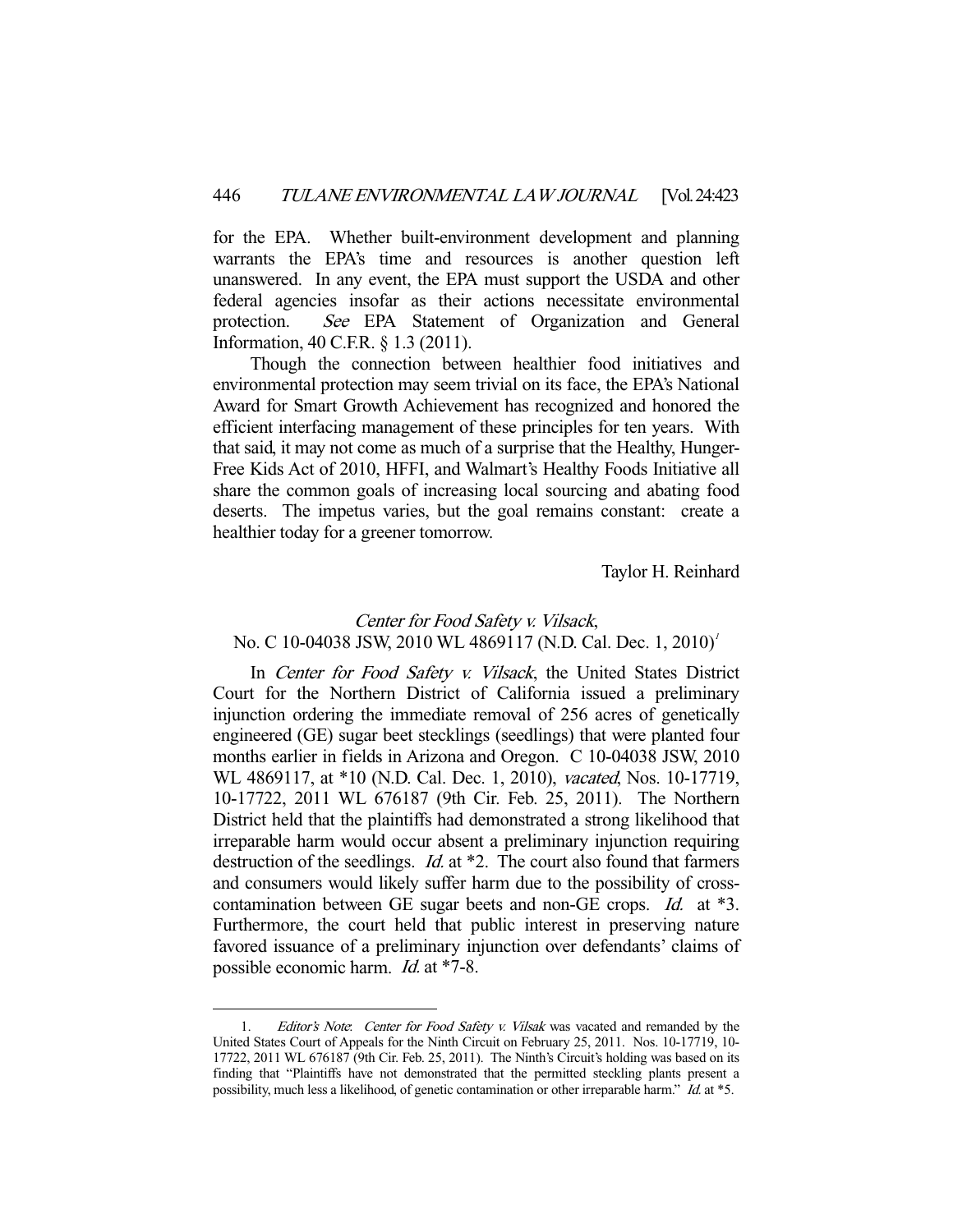Center for Food Safety, Organic Seed Alliance, Sierra Club and High Mowing Organic Seeds (Plaintiffs) filed the suit on behalf of a coalition of farmers and conservation groups who either live in agricultural locations where GE sugar beets will be grown or will be affected by the GE sugar beet crops. *Id.* at  $*3$ . Plaintiffs, many of which are national nonprofit membership organizations, are dedicated to shedding light on the adverse impacts of industrial farming and food production systems on human health, animal welfare, and the environment. Complaint for Plaintiffs at 10, Ctr. for Food Safety v. Vilsack, C 10-04038 JSW, 2010 WL 4869117 (N.D. Cal. Dec. 1, 2010). Plaintiffs alleged that the growth of GE sugar beets would contaminate non-GE sugar beets and reduce the supply of sugar beets that are not derived from GE sources. *Id.* at 13. Plaintiffs claimed that the planting of GE sugar beet crops would make it more difficult for CFS's member to produce, sell, and eat foods not contaminated by GE material or derived from GE sources, because many members of the Plaintiffs' organizations do not eat or sell foods that contain GE material and chemical pesticides. Id.

 Defendants were the United States Department of Agriculture (USDA) and its Animal and Plant Health Inspection Service (APHIS), which is responsible for issuing permits to four seed companies to plant seedlings of GE sugar beets. Ctr. for Food Safety, 2010 WL 4869117, at \*1. Defendant-Intervener Monsanto Company (Monsanto) owns the underlying intellectual property rights in the technology used to produce the GE sugar beets and assisted its licensees to seek the permits in question.

 This case arose out of the decision by the APHIS to issue permits to four seed companies to plant seedlings of GE sugar beets. Monsanto, along with Betaseed, Inc., a sugar beet seed supplier, genetically engineered "Roundup Ready" sugar beets to be resistant to Roundup herbicide. Monsanto and the parent company of Beta seed, KSW, submitted a petition to the USDA to deregulate the GE sugar beet seed so that it could be grown on U.S. soil. The USDA granted this petition on March 4, 2005. Plaintiffs then brought suit and alleged that the APHIS's decision to issue these permits without conducting any environmental review violated the National Environmental Policy Act, 42 U.S.C. §§ 4321-4335 (2006), the Plant Protection Act, 7 U.S.C. §§ 7701-7751 (2006), the 2008 Farm Bill, Pub. L. No. 110-234 (2008), and the Administrative Procedure Act, 5 U.S.C. § 706(2)(A) (2006). On September 21, 2009, the Northern District of California agreed and vacated the USDA's deregulation decision due to the Agency's failure to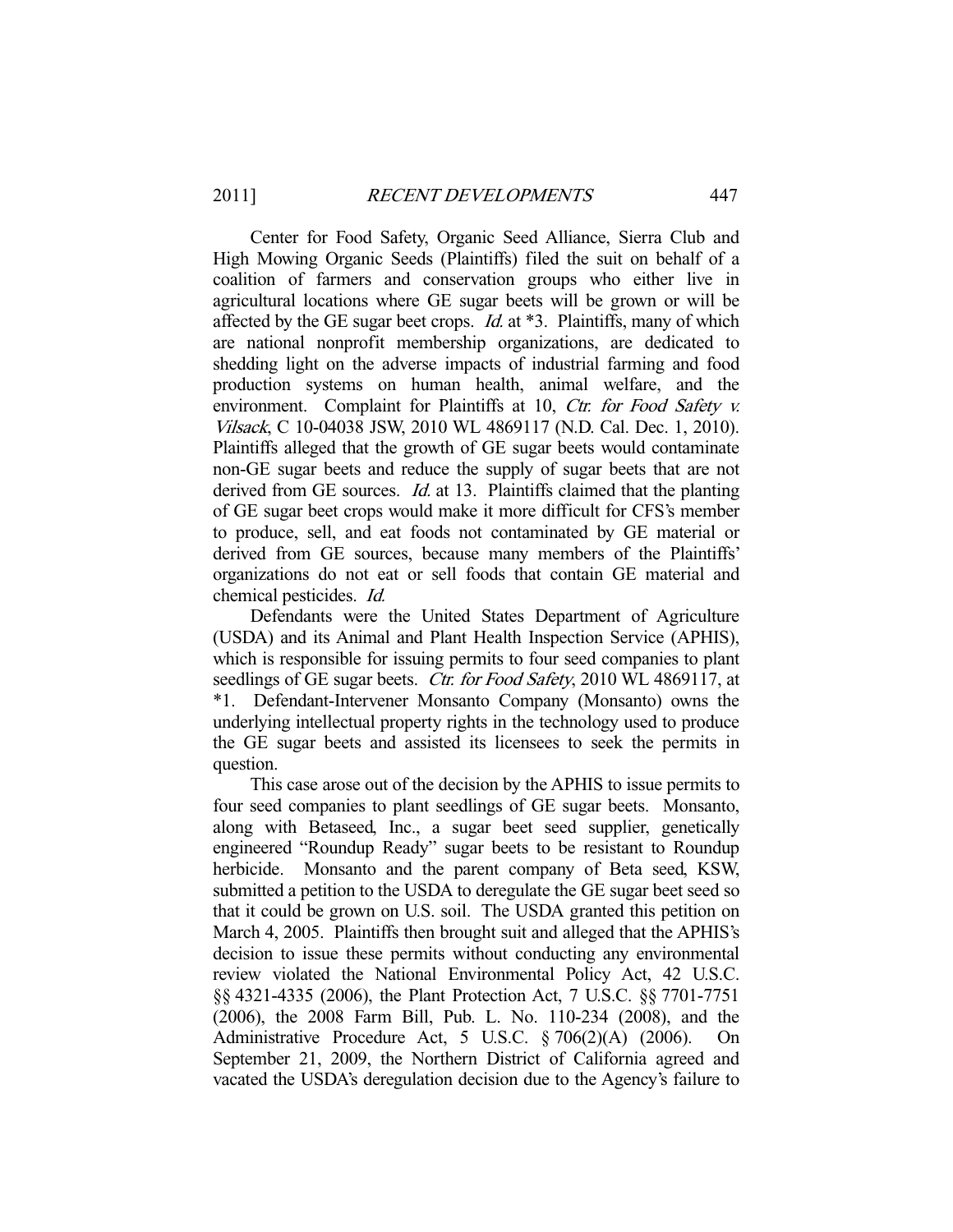prepare an Environmental Impact Statement. *Ctr. for Food Safety v.* Vilsack, No. C 08-00484 JSW, 2009 WL 3047227 (N.D. Cal. Sept. 21, 2009). Ten months later, on August 13, 2010, the court ruled again in Center for Food Safety v. Vilsack, 734 F. Supp. 2d 948 (N.D. Cal. 2010) (Sugar Beets  $I$ ), to vacate the APHIS's decision to deregulate genetically engineered sugar beets. This decision made any future planting and sale unlawful until the USDA complies with federal law and APHIS issues an Environmental Impact Statement. Ctr. for Food Safety, 2010 WL 4869117, at \*1.

 On September 1, 2010, APHIS announced that it would grant permits to authorize sugar beet seedling production over the next two weeks and issued these permits a few days later despite the previous rulings. Id. at \*6. Nine days later, on September 10, 2010, Plaintiffs filed this lawsuit requesting a preliminary injunction to stop any planting, sale or dissemination of Roundup Ready sugar beets or seed pending APHIS's compliance with all applicable federal laws.

 The district court found that a preliminary injunction was warranted in this situation under the requirements set forth in Winter v. Natural Resources Defense Council, 129 129 S. Ct. 365, 374 (2008). Id. at \*1. According to the Winter court, in order to obtain a preliminary injunction, plaintiffs "must establish that [they are] likely to succeed on the merits, that [they are] likely to suffer irreparable harm in the absence of preliminary relief, that the balance of equities tips in [their] favor, and that an injunction is in the public interest." *Id.* (quoting *Winter*, 129 S. Ct. at 374).

 In this case, the court first concluded that it had already found that the Plaintiffs had demonstrated a strong likelihood of success on the merits when it vacated the USDA's deregulation decision in Sugar Beets <sup>I</sup>. Id. at \*2. Therefore, the court began by analyzing the Plaintiffs' likelihood of suffering irreparable harm. First, the court dismissed the Defendants' argument that Plaintiffs' allegation of environmental harm was speculative because the USDA had not yet made a decision on allowing later cycles of GE sugar beets plantings. The court pointed out that the purpose of the permits in question was to produce seeds for commercial trial use, and therefore the likelihood of irreparable harm is not speculative if the logical outcome of the permit is realized.

 Additionally, the court found that the Defendants' argument attempted to penalize the environment and the Plaintiffs as the effects of the GE seedlings were not yet known. The court reasoned that this was exactly why an Environmental Assessment is needed, to determine unknown risks. The court cited to evidence that, despite plans to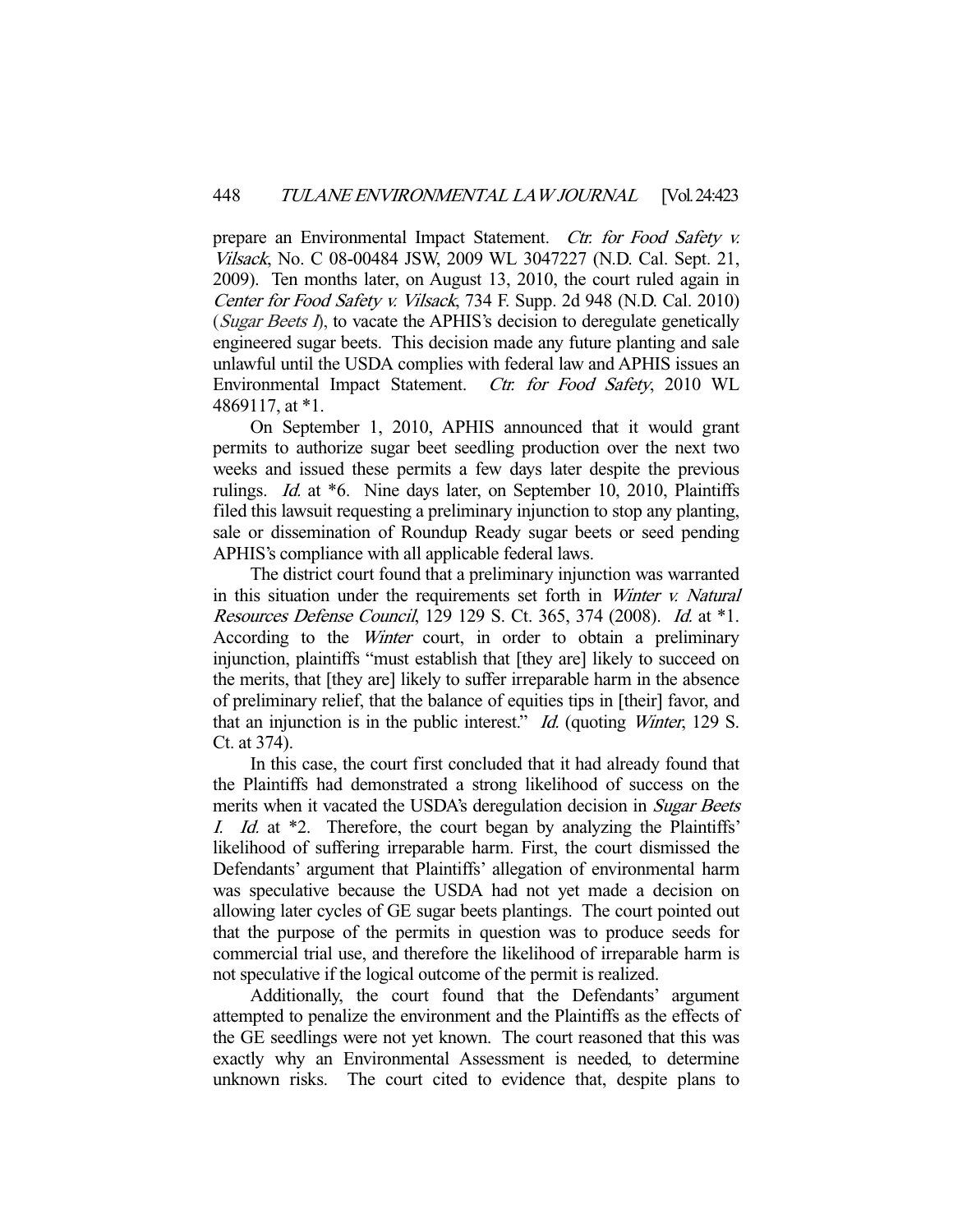minimize environmental harm, a significant risk to the environment exists if the sugar beets are planted in accordance to the permit due to the high possibility of cross-pollination with non-GE plants. *Id.* at \*3. The court noted that in regards to the planting and growth of the sugar beets in question, "there are points of vulnerability where contamination is likely at every production stage." *Id.* 

 Defendants also argued that the court should consider the economic harm on the Defendants if the seedlings must be removed. The court found this argument unpersuasive because the law only authorizes the consideration of potential environmental impacts the GE crops may have and not the potential economic impacts of unlawful GE crops.

 The next issue the court addressed was whether the balance of equities tipped in the Plaintiffs' favor. *Id.* at  $*5$ . The court began by pointing out that Defendants' claimed harm was not only caused by the court's prior decision to vacate the permits but also by the Defendants' own actions. The court's decision required the Defendants to halt all growing and processing of GE sugar beets. Furthermore, Plaintiffs had made it clear that they would vigorously litigate any further issuance of permits regarding GE sugar beets. Id. at \*6. Despite the foreseeable lawsuit, Defendants rushed to issue permits and begin planting the GE crops. The court concluded that the anticipated economic losses established by the Defendants did not outweigh the potential harm to the environment if the GE crops continued to grow. Last, the court found that the public interest favored preserving nature and that Congress's intent in enacting NEPA was to consider environmental impacts before projects were undertaken. Id. at \*8.

 Thus, the court granted Plaintiffs' request for a preliminary injunction and ordered the removal of the GE sugar beet seedlings from the ground. Id. at \*10. As it was likely that the Defendants would seek a stay pending appeal from the Ninth Circuit, the injunction was not to take effect until December 7, 2010. On December 6, 2010, the Ninth Circuit granted a temporary stay of the district court's ruling that was still in effect at the time of this writing.<sup>2</sup>

 Despite the stay, this decision is significant as it is the first time a court has ordered the destruction of GE crops due to environmental concerns. The court stressed the numerous ways the crops posed potential environment risks. Acknowledging the Defendants' attempts to circumvent the court's previous ruling, the court sharply rebuked them, stating that "the legality of Defendants' conduct does not even appear to

-

 <sup>2.</sup> See Editor's Note, supra note 1.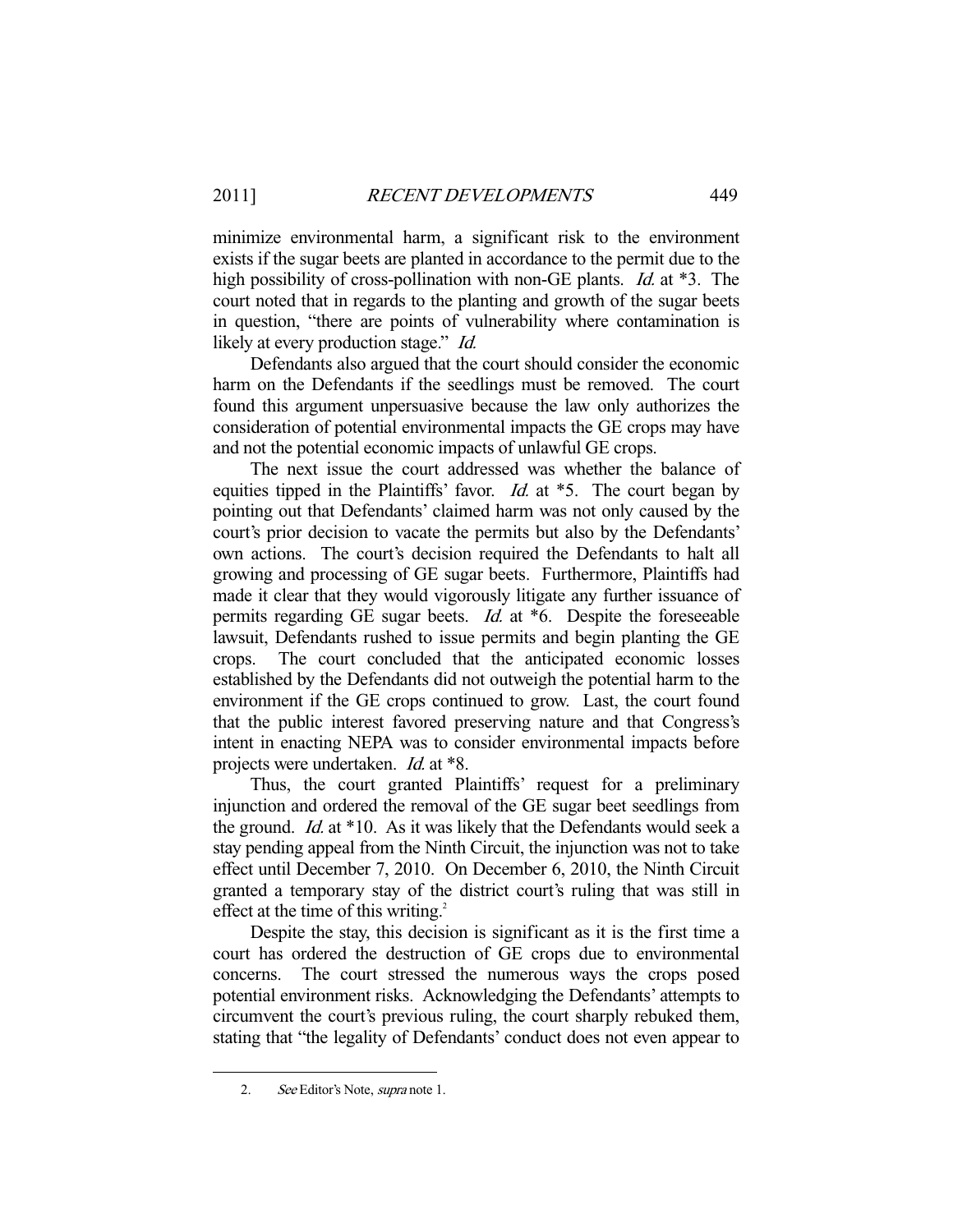be a close question" and "[i]t appears clear that defendants . . . were merely seeking to avoid the impact of the Court's prior order in Sugar Beets I." Id. at \*9. By ordering the injunction, this decision marked a victory for farmers and environmentalists who desire to see the rule of law applied equally to the demands of biotech industry giants such as Monsanto.

Rebecca Lasoski

# United States v. Cinergy Corp., 623 F.3d 455 (7th Cir. 2010)

In the long, drawn-out court battle of *United States v. Cinergy Corp.* (*Cinergy II*), the United States Court of Appeals for the Seventh Circuit reversed the United States District Court for the Southern District of Indiana's 2009 injunction shutting down three Cinergy coal-generating units in Indiana and penalties in the amount of \$687,500. 623 F.3d 455, 461 (7th Cir. 2010); United States v. Cinergy Corp. (Cinergy I), 618 F. Supp. 2d 942, 971 (S.D. Ind. 2009). The suit, originally filed a decade ago, concerned modifications that Cinergy made from 1989 to 1992 to generating units at its plant located along the Wabash River in Indiana (Wabash plant). *Cinergy I*, 618 F. Supp. 2d at 945. These modifications increased the plant's ability to operate for more hours during the year, thus maintaining the operating capacity of the aging plant. Cinergy II, 623 F. 3d at 456. Cinergy made such modifications without first obtaining a permit from the United States Environmental Protection Agency (EPA) under the impression that no such permit was required under Indiana law unless the modification increased a plant's *hourly* emissions of pollutants, as opposed to its *annual* emissions. Thus, even though the plant's annual emissions potentially increased because of the increase in operating hours, Cinergy argued that the modifications did not require a permit because emissions did not increase within each individual hour, standing alone. The EPA sued under section 165(a) of the Clean Air Act (CAA or Act), 42 U.S.C. § 7475(a) (2006), for failure to first obtain a permit before making the modifications. In district court, a jury found that the modifications to the Wabash plant were likely to increase the plant's annual emissions of both sulphur dioxide and nitrogen oxide; thus, Cinergy's failure to obtain a permit constituted a violation of the CAA. Cinergy II, 623 F.3d at 457. Ultimately, the district court granted an injunction that closed three operating units at the Wabash plant and imposed penalties of \$25,000 for each day Cinergy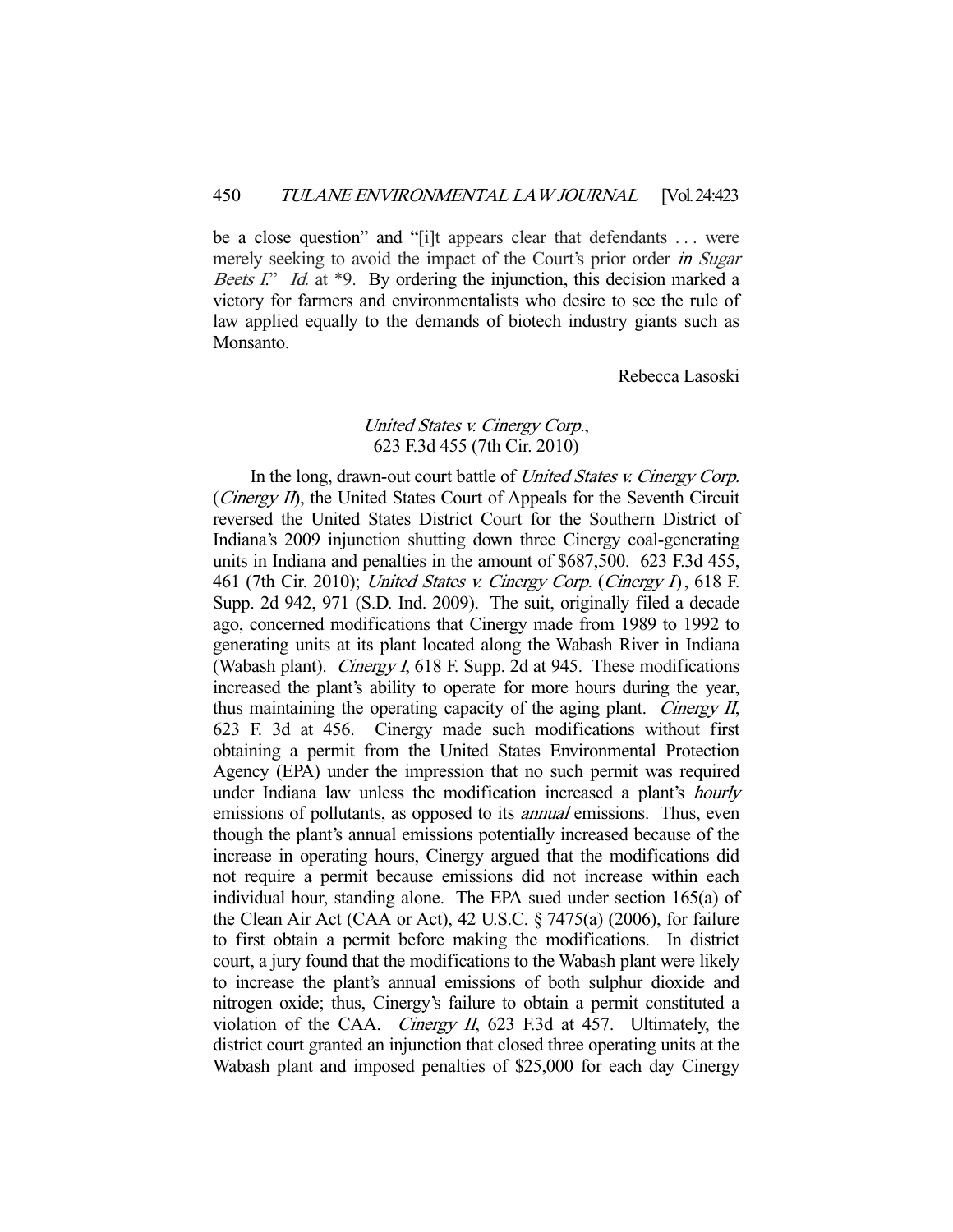violated the permit requirement. *Cinergy I*, 618 F. Supp. 2d at 971. On appeal to the Seventh Circuit, Cinergy argued its actions were permitted by Indiana state law, and thus, the judgment against them should be reversed.

 The appeal centered on an apparent tension between the CAA and Indiana's law, which sought to implement the Act. The state plan, enacted and approved by the EPA in 1980, stated that all modifications to coal plants needed to be preceded by a permit. *Id.* at 458. However, section 43 of the state plan defined "modification" as "an addition to an existing facility or any physical change, or change in the method of operation of any facility which increases the potential . . . emissions . . . of any pollutant that could be emitted from the facility." 325 IND.ADMIN. CODE § 1.1-1, p. 5 (1980). This state plan stood at odds with the CAA and accompanying regulations that required state implementation plans to adopt an actual-emission standard. *Cinergy II*, 623 F.3d at 458. The EPA approved the Indiana plan with the exception that section 43 of the plan would be excluded and that Indiana would submit a revised plan that conformed to the CAA. However, Indiana did not actually submit a revised plan until 1994, a decade following the modifications at issue at the Wabash plant. Id. at 458-59.

 In its appeal, Cinergy argued that the modifications to the Wabash plant fell in accordance with the unrevised state plan, which included section 43. *Id.* at 458. It argued that the statute, on its face, only required a permit for modifications that increased a plant's potential generating capacity. In essence, Cinergy argued that the state regulation did not require a permit for the modifications because the modifications did not increase the Wabash plant's generating capacity, yet rather allowed the aging plant to maintain the same capacity by running for more hours of the day without having to shut down for repairs. Rather than contesting Cinergy's interpretation of section 43, the EPA argued that because Indiana agreed to update its state plan to conform to the actual emission standard of the CAA, Cinergy was "on notice" that section 43 would be changed and could not be relied upon. While the district court agreed with this argument, the Seventh Circuit reversed, reasoning that "[t]he Clean Air Act does not authorize the imposition of sanctions for conduct that complies with a State Implementation Plan that the EPA has approved." While the court conceded that Cinergy was indeed "on notice" that section 43 would be updated to conform to the CAA's "actual emission standard," this did not prevent Cinergy from relying on section 43, absent an express rejection of the regulation by the EPA or an actual change in the language. The court clearly stated "[w]hat Cinergy was not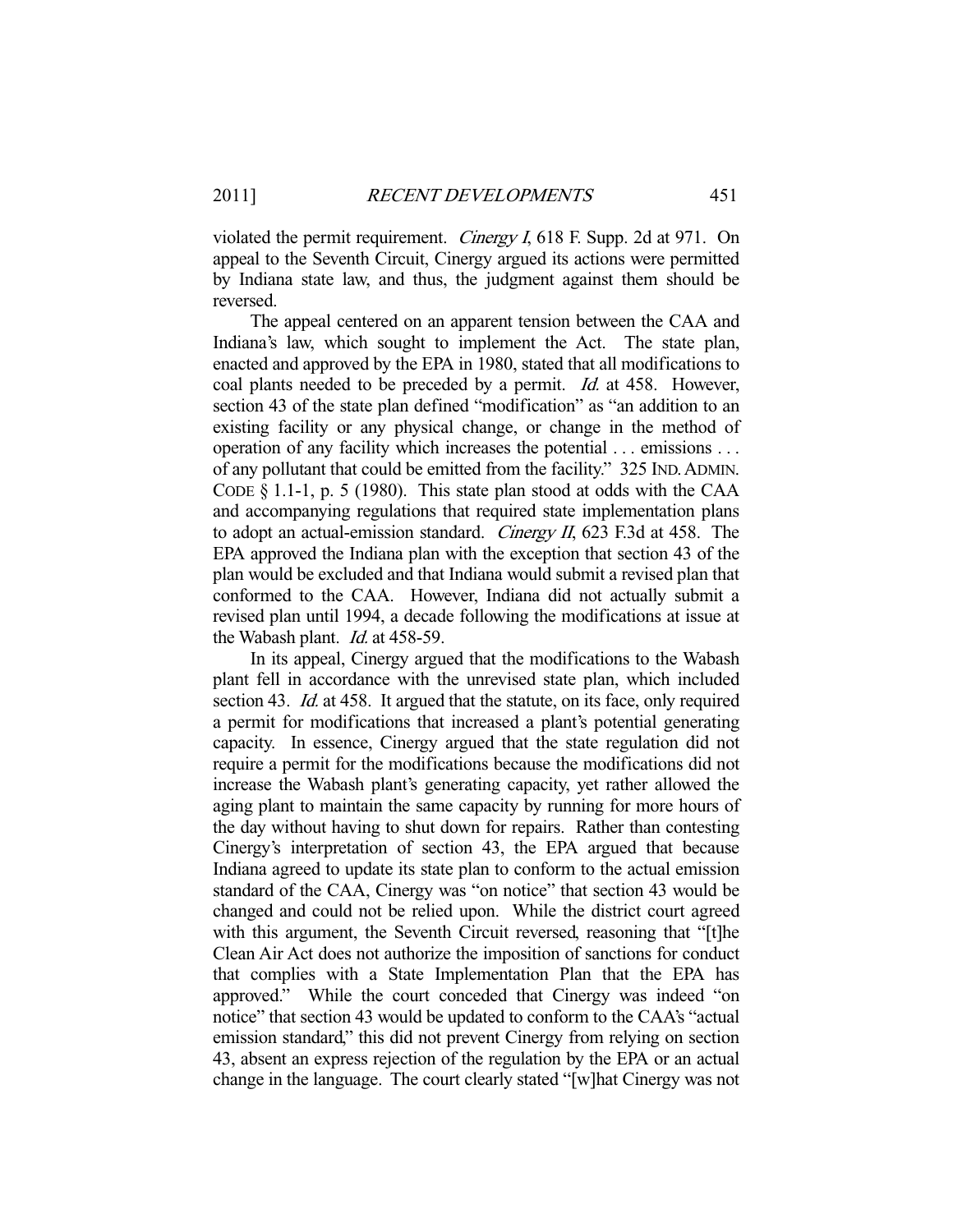on notice of was that the EPA would treat approval of section 43 as a rejection of it." *Id.* at 459. In other words, when the EPA originally approved the state plan, which included section 43, this gave Cinergy the right to rely on its requirements. In so holding, the Seventh Circuit placed the blame for these circumstances on the EPA, as it noted that the EPA should have unequivocally rejected the state plan from the very onset. Due to this blunder by the EPA, Cinergy effectively sought shelter under a "bad" plan, in which it could increase the yearly output of sulphur dioxide at its Wabash plant without suffering penalties.

 While the court expressed the importance of maintaining an actual emission standard in order to promulgate the goals of the CAA, it simply could not find a legal basis to hold Cinergy liable. The Seventh Circuit went through great lengths to discuss the policy behind the actual emissions standard replacing the hourly emission standard that Cinergy relied upon. The difference between these two standards proves most important when dealing with aging plants, such as Cinergy's Wabash coat plant. The court suggested that under an hourly emissions standard, a plant would be incentivized to make modifications that increased the hours of operation, even if it increased annual emissions, because the change would not require a permit and the plant would be free from liability for the increased pollutants. Id. at 456-57. Furthermore, such a standard would remove incentives to replace older plants with new and more environmentally friendly ones. Currently, power companies can keep an old plant operating by increasing its operating hours, all while escaping liability for increased emissions and avoiding the high costs of building new facilities that would be subject to new source performance standards. Id. at 457.

 After failing in its arguments regarding the emission of sulphur dioxide, the government next sought to impose liability on Cinergy for the release of nitrogen oxide, to which the parties agreed that the actualemission standard applies. *Id.* at 459. However, even with the appropriate standard applied, the EPA failed to assert its claim effectively. The district court accepted testimony from the government's expert witness who forecasted that the modifications at the Wabash plant were likely to increase emissions of nitrogen oxide. Here, only the forecasting of increased emissions, as opposed to actual increase of emissions, is a necessary finding, because the issue involves whether Cinergy should have first obtained a permit. Cinergy appealed the district court's decision to allow the experts to testify on the basis that they used a forecast applicable to baseload, as opposed to cyclical, facilities. In order to meet demand, power companies continually run their newer and more